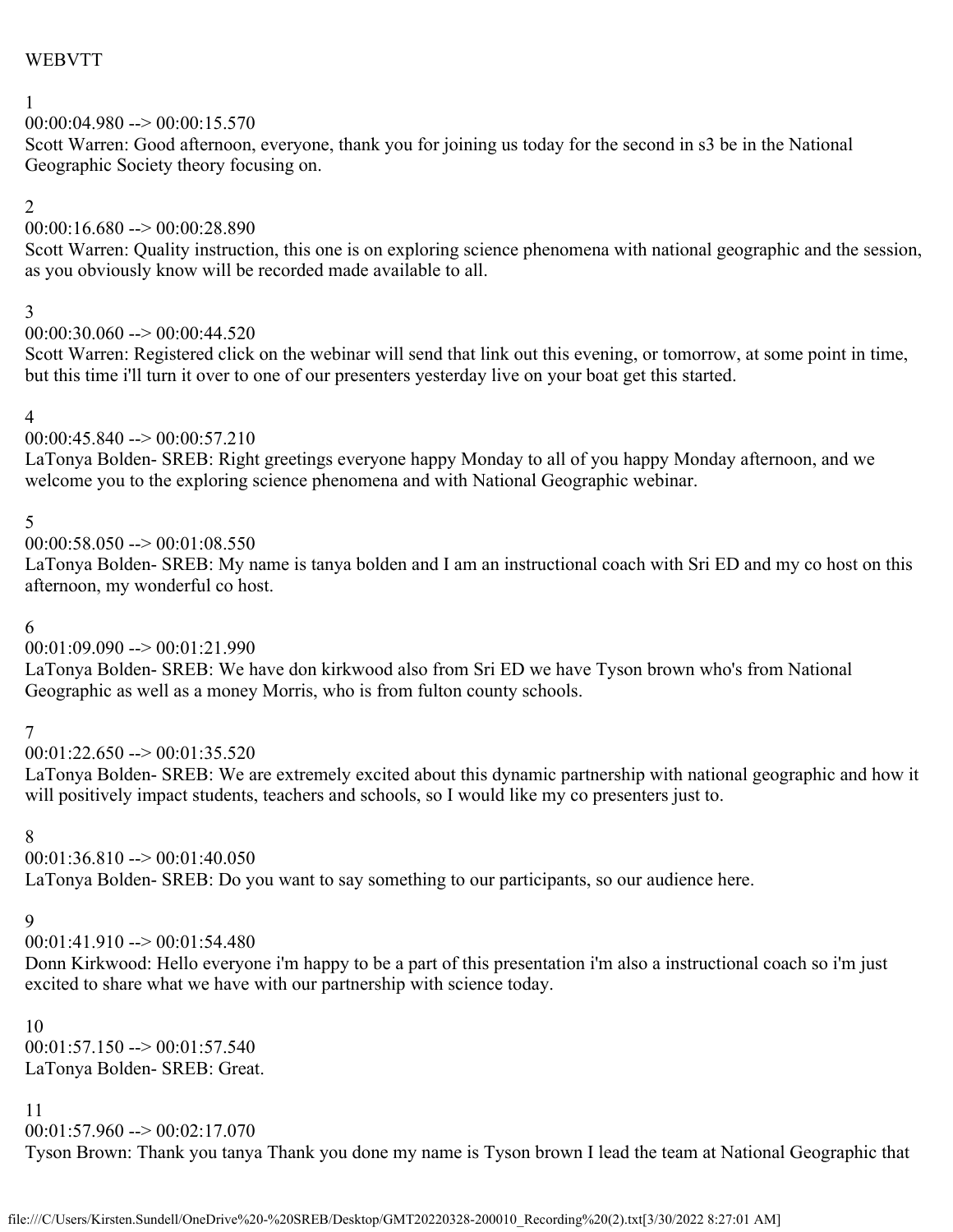creates educational materials for our resource library utilizing the work of our explorers and we're excited to work with sorry be on this project great.

12

 $00:02:20.910 \rightarrow 00:02:21.960$ LaTonya Bolden- SREB: And miss Mars.

13

00:02:23.760 --> 00:02:40.260

Imani Morris: Happy Monday everyone i'm in Miami Morris, I am an educator with fulton county schools and Atlanta Georgia, so I am elated and honored to be here with you guys to share some of my classroom experiences with National Geographic.

14

 $00:02:42.180 \rightarrow 00:02:44.850$ LaTonya Bolden- SREB: All right, wonderful wonderful great.

15

 $00:02:46.200 \rightarrow 00:02:55.860$ 

LaTonya Bolden- SREB: OK, so the objectives for this webinar is that we are going to showcase how National Geographic on how its resource library develops the explore mindset.

16

 $00:02:56.220 \rightarrow 00:03:02.160$ 

LaTonya Bolden- SREB: So we're going to look at how teachers can take the resources and actively use them.

17

 $00:03:02.610 \rightarrow 00:03:11.400$ 

LaTonya Bolden- SREB: In their classroom to engage students and to be explores and exploration process and in the investigation of phenomena.

18

 $00:03:11.760 \rightarrow 00:03:26.760$ 

LaTonya Bolden- SREB: And we're going to show how these resources aligned directly with Sri these powerful science i'm instructional practices and how they guide inquiry and how they basically enhance the students experience as a science.

## 19

 $00:03:29.910 \rightarrow 00:03:39.750$ 

LaTonya Bolden- SREB: So in the chat will not a few first to introduce yourself introduce yourself in the chat and also tell us to what do you like to explore what would you like to.

## 20

 $00:03:40.560 \rightarrow 00:03:49.710$ 

LaTonya Bolden- SREB: What topic, would you like to explore i'm in your classroom whether you're an educator or if you're an instructional coach if you are a curriculum designer.

21

## $00:03:50.280 \rightarrow 00:04:03.870$

LaTonya Bolden- SREB: If you're an admin i'm a district leader i'm just what topic, would you like to explore what would you like to see in the library, or what what kind of topic science topic, would you like to embark on with your students.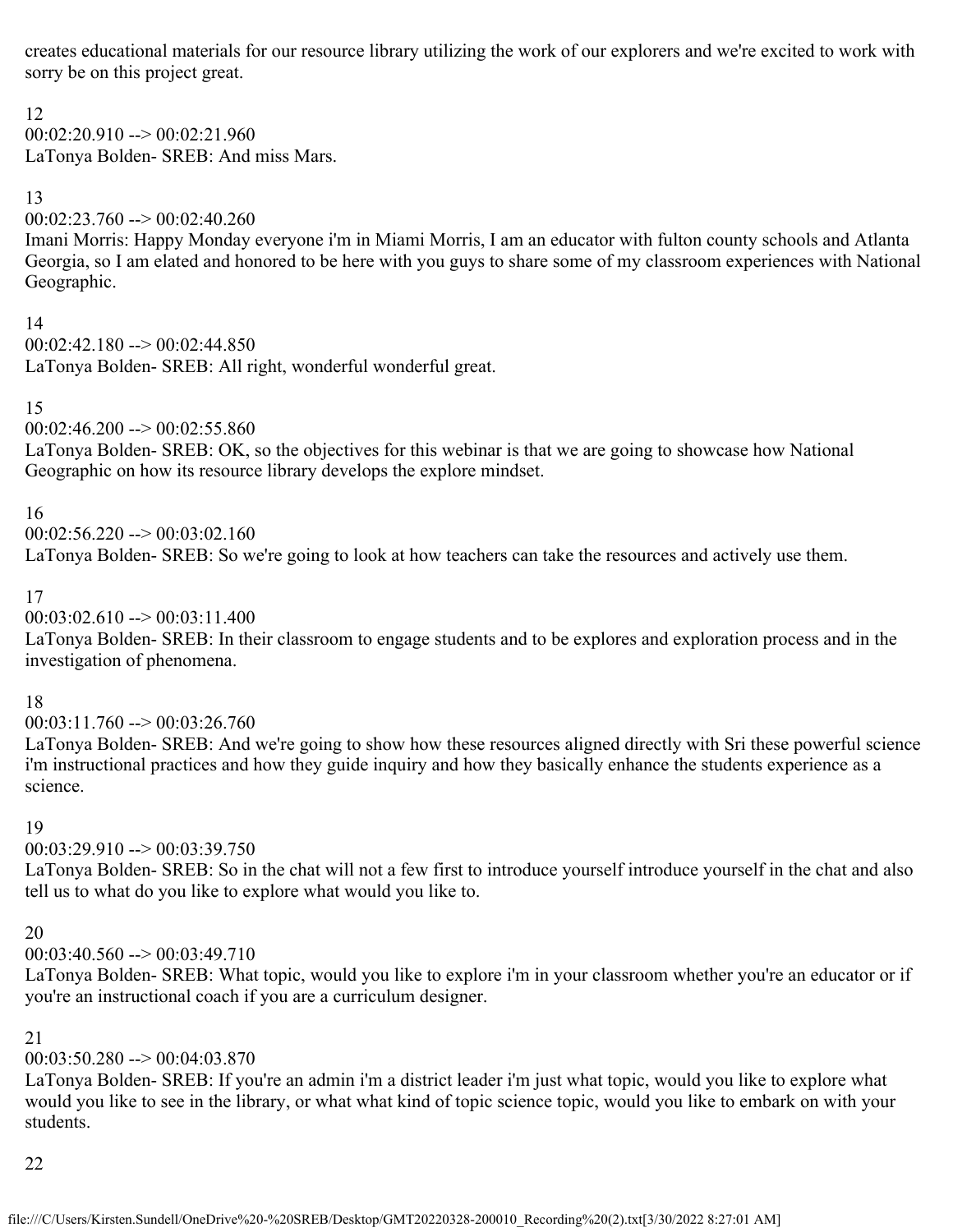### $00:04:05.820 \rightarrow 00:04:07.380$

LaTonya Bolden- SREB: They put that in the chat.

## 23

 $00:04:19.650 \rightarrow 00:04:21.810$ LaTonya Bolden- SREB: Okay, Tom said global issues.

### 24

 $00:04:31.980 \rightarrow 00:04:39.270$ 

LaTonya Bolden- SREB: Anyone mouth global issues i'd also say shelley Green said careers good good good.

## 25

 $00:04:41.970 \rightarrow 00:04:50.970$ 

LaTonya Bolden- SREB: Engagement activities so ways to engage students Okay, so that is for that's from Deborah first year science teachers.

### 26

 $00:04:52.140 \rightarrow 00:04:58.920$ 

LaTonya Bolden- SREB: Okay don said, have the opportunity to explore invasive species how plants are taking over the world, very good.

### 27

 $00:05:02.730 \rightarrow 00:05:12.060$ 

LaTonya Bolden- SREB: Climate change from Lynn yes, all of these very relevant topics i'm a college and related studies absolutely.

### 28

 $00:05:13.800 \rightarrow 00:05:23.580$ 

LaTonya Bolden- SREB: Okay Juliana sorry visa she would like resources for getting students involved in Problem Solving and that's what we know students, need to be problem solvers.

## 29

 $00:05:24.720 \rightarrow 00:05:28.800$ LaTonya Bolden- SREB: Right that's what we're trying to enhance here, yes.

### 30

 $00:05:31.890 \rightarrow 00:05:36.660$ 

LaTonya Bolden- SREB: All right, so yeah so all of these things we're going to be looking at some resources that.

## 31

00:05:38.190 --> 00:05:50.220

LaTonya Bolden- SREB: That that National Geographic has to address some of these topics that you want to explore and using i'm sorry these powerful practices as a framework to explore those.

### 32

 $00:05:54.510 \rightarrow 00:05:59.280$ LaTonya Bolden- SREB: Okay i'll give it to Tyson talking about the National Geographic learning framework.

## 33

## 00:06:00.210 --> 00:06:09.990

Tyson Brown: Yes, speaking of frameworks, the National Geographic learning framework lays out what we believe children and youth should learn from their experiences with the society.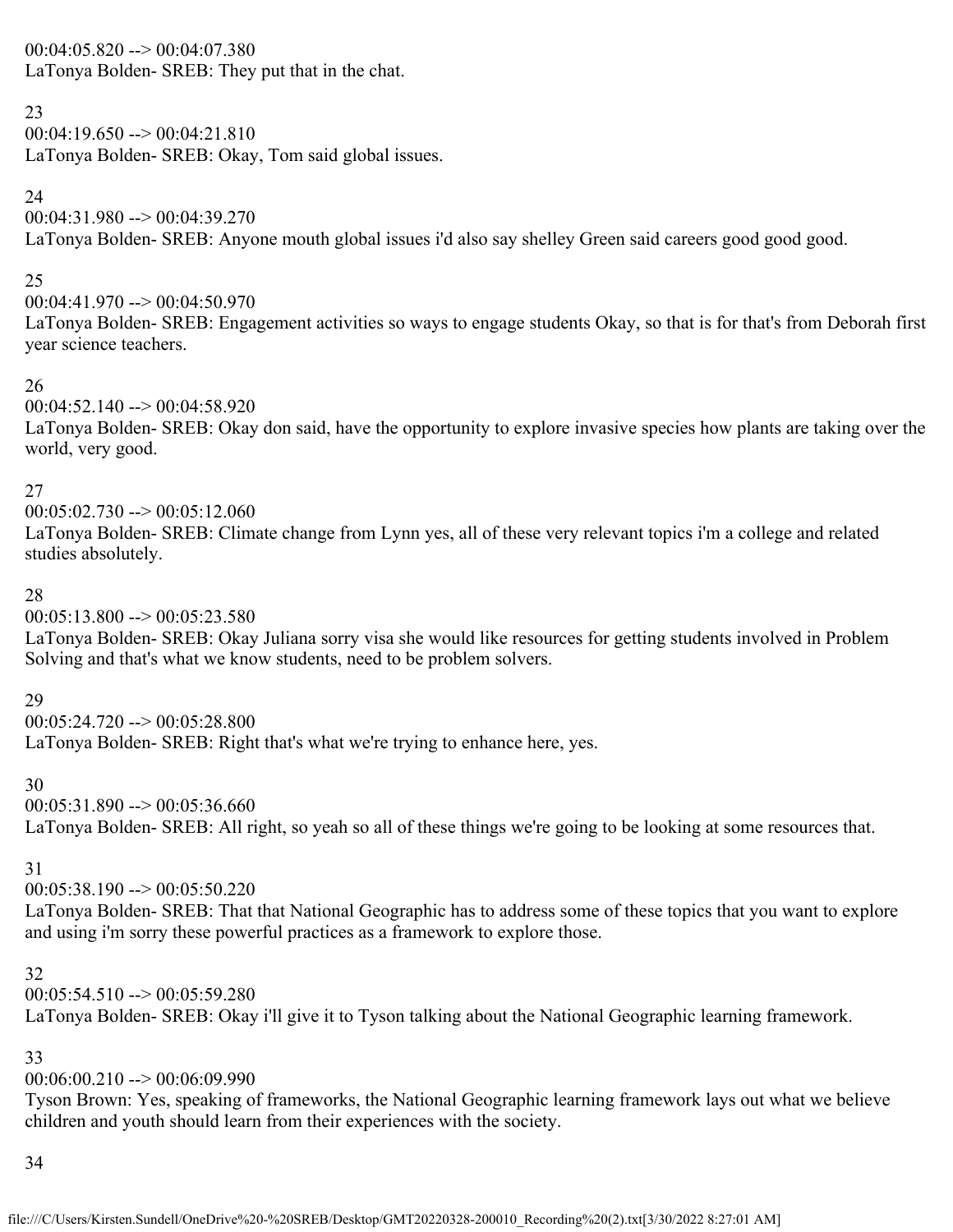### 00:06:10.740 --> 00:06:20.910

Tyson Brown: it communicates national geographics core beliefs and values and has been created to provide guidance for every product resource service and experience that we design.

### 35

## $00:06:21.630 \rightarrow 00:06:39.240$

Tyson Brown: The national the learning framework supports educators everyone who teaches and cares for children and youth with resources and tools to meet our mission we teach kids about the world and how it works empowering them to succeed and make it a better place it's good to the next slide.

## 36

00:06:41.340 --> 00:06:50.550

Tyson Brown: start with knowledge young people need to understand how our ever changing and interconnected world works in order to function effectively.

### 37

### $00:06:51.030 \rightarrow 00:07:01.050$

Tyson Brown: and act responsibly, we divide that understanding into the national geographics three key subject areas human journey is all about where we've been.

### 38

### $00:07:01.500 \rightarrow 00:07:19.950$

Tyson Brown: Where we live now and why and where we are going changing planet encompasses all that it coexists in our planet interconnected through systems that generate and nurture each other and wildlife that inhabit our planet from butterflies in our backyards to the lions and Africa.

39  $00:07:21.900 \rightarrow 00:07:22.680$ To the next slide.

## 40

### $00:07:27.900 \rightarrow 00:07:36.990$

Tyson Brown: The National Geographic kids have a set of skills required for exploration and discovery, they can observe and document the world around them.

## 41

 $00:07:37.440 \rightarrow 00:07:45.210$ 

Tyson Brown: And they can make sense of those observations, they can communicate experiences and ideas effectively through language and media.

## 42

 $00:07:45.900 \rightarrow 00:07:58.350$ 

Tyson Brown: As the geographic kids are storytellers they have literacy skills that in which they interpret and create new understanding from spoken language, writing and a wide variety of visual and audio media.

### 43

## $00:07:59.070 \rightarrow 00:08:15.030$

Tyson Brown: They collaborate with others to achieve their goals and they solve problems they're able to generate evaluate and implement solutions to problems they're capable decision makers able to identify alternatives and way trade offs to make well reasoned decisions.

44

00:08:17.820 --> 00:08:18.690 Tyson Brown: let's go to the next slide.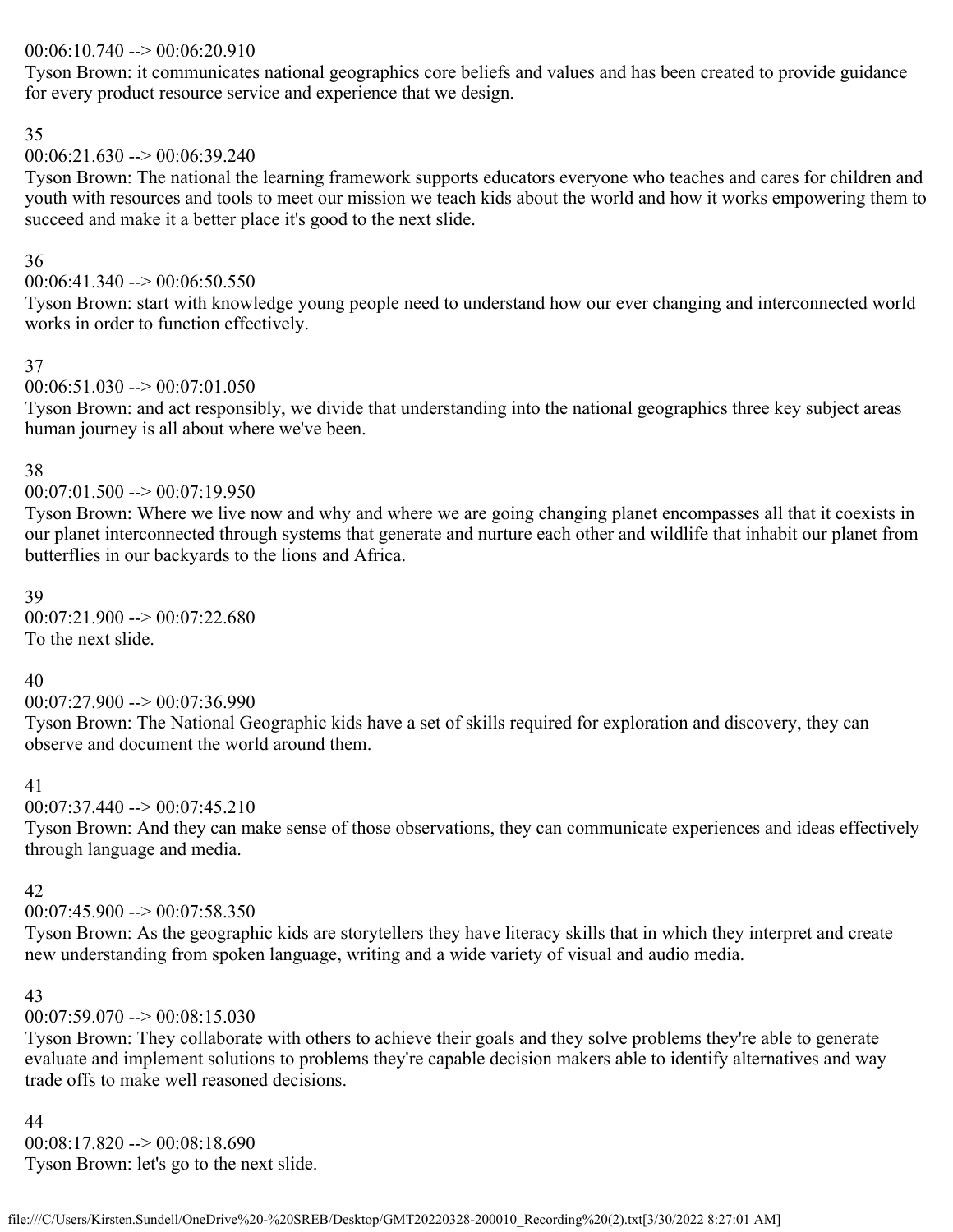### 45

### $00:08:20.010 \rightarrow 00:08:29.130$

Tyson Brown: Key attitudes and compass the mindset of an explorer National Geographic kids are curious and adventurous curious about how the world works.

46

 $00:08:29.970 \rightarrow 00:08:41.220$ 

Tyson Brown: and seeking out new and challenging experiences throughout their lives they're responsible with a concern for the welfare of other people cultural resources and the natural world.

## 47

 $00:08:41.700 \rightarrow 00:08:56.880$ 

Tyson Brown: they're respectful considering multiple perspectives and honoring others, regardless of differences, they are empowered to make a difference, they act on curiosity respect responsibility and adventurous, and they persist in the face of challenges.

48

 $00:09:00.300 \rightarrow 00:09:01.380$ Tyson Brown: Down I think we're going to you.

## 49

 $00:09:03.060 \rightarrow 00:09:16.650$ 

Donn Kirkwood: Alright, so so a B has really five focus areas for making schools work just to kind of look at how we help schools to raise that student achievement.

## 50

 $00:09:17.550 \rightarrow 00:09:26.070$ 

Donn Kirkwood: What we have found with our partnership with national geographics that the materials that they supplied definitely.

### 51

 $00:09:26.940 \rightarrow 00:09:32.760$ Donn Kirkwood: enhance the instruction within the classroom so we, we have a deep focus in.

## 52

 $00:09:33.630 \rightarrow 00:09:44.400$ 

Donn Kirkwood: Support in schools in creating quality instruction, on the other thing, especially within the science is that National Geographic provides a lot of.

### 53

 $00:09:44.820 \rightarrow 00:09:50.490$ 

Donn Kirkwood: curriculum that that is directly aligned to the standards and it really gives that.

## 54

 $00:09:50.910 \rightarrow 00:10:01.260$ 

Donn Kirkwood: That real world application that it's it's the cutting edge it's what's happening right now, so allowing students to really to explore.

## 55

 $00:10:01.680 \rightarrow 00:10:09.660$ 

Donn Kirkwood: Like Tyson just said with those with that framework um, but I think the biggest connection is is often that when we have.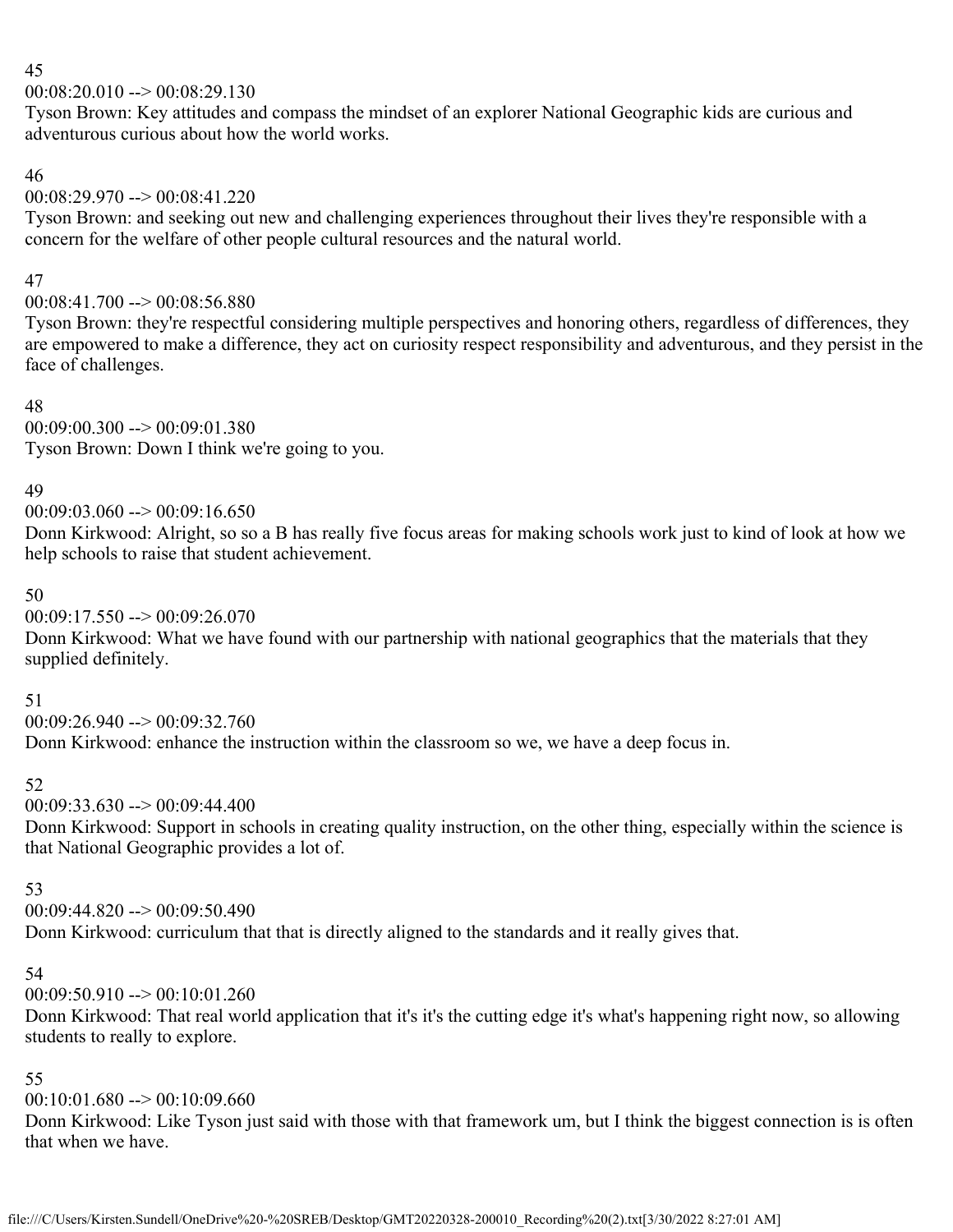## 56

 $00:10:10.200 \rightarrow 00:10:18.240$ 

Donn Kirkwood: programs and different curriculums and textbooks and different things like that is that sometimes we lack that direct connection to the careers.

## 57

 $00:10:18.930 \rightarrow 00:10:27.690$ 

Donn Kirkwood: And I think the partnership with National Geographic really creates that bridge that gives the opportunities for not just teachers.

## 58

00:10:28.230 --> 00:10:37.890

Donn Kirkwood: To really look at the different careers within science on, but the students through the exploration of the different events and lessons and stories i'm.

## 59

 $00:10:38.580 \rightarrow 00:10:47.760$ 

Donn Kirkwood: i'm just gonna pass it back to tie some for a second to let him talk a little bit about the careers and how he sees that connection in this partnership.

### 60

 $00:10:48.540 \rightarrow 00:10:55.830$ 

Tyson Brown: Absolutely thanks don are explorers demonstrate a range of careers and this by no means encyclopedic but.

### 61

 $00:10:56.520 \rightarrow 00:11:07.500$ 

Tyson Brown: They they can be filmmakers and photographers to technologists and all of the sciences and some combine multiple interests like photographer Paul Nick when.

## 62

 $00:11:08.100 \rightarrow 00:11:16.530$ 

Tyson Brown: Who, in addition to be one of the world's most acclaimed nature photographers is also an acclaimed polar specialist speaker author conservationists.

## 63

 $00:11:16.890 \rightarrow 00:11:29.490$ 

Tyson Brown: And National Geographic fell on a regular contributor to National Geographic magazine, with over 28 completed stories to date down I shared a link with you earlier, if you want to show that video, we will take a look at.

## 64

00:11:31.260 --> 00:11:33.780 Tyson Brown: an experience that Paul describes.

### 65

 $00:11:39.060 \rightarrow 00:11:43.110$ 

Since the time of Shackleton these seals have had a bad reputation.

## 66

 $00:11:43.590 \rightarrow 00:11:51.720$ 

Shackleton in fact use, so the stories go he used to use a man as bait he'd put them on the ice and the leopard seal had lunch or the water Adam.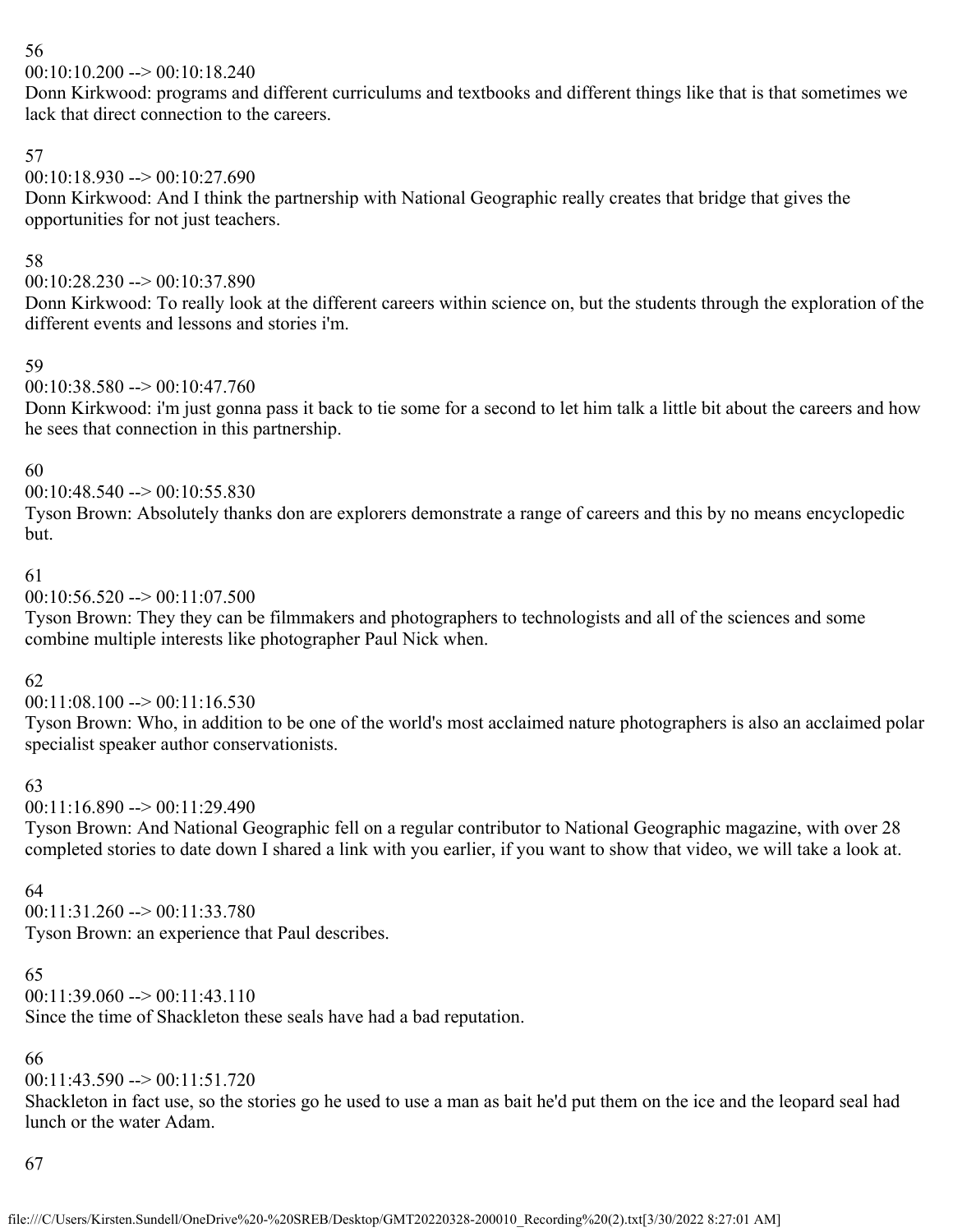### 00:11:51.900 --> 00:12:03.720

And shoot it and another guy would shoot it, and then they would keep it for dog food, and I was like no these seals aren't that vicious and and and you hear all these stories and tragically a scientist, was killed by a by a leopard seal and.

### 68

 $00:12:06.060 \rightarrow 00:12:11.700$ 

very, very sad situation, but I still wanted to give this animal a fair shake I wanted to go down to Antarctica.

## 69

 $00:12:11.940 \rightarrow 00:12:19.230$ 

and get in the water, with as many leopard seals, as I could just to try and understand them, and so I worked with my friend Goran elma from Sweden.

### 70

 $00:12:19.440 \rightarrow 00:12:29.640$ 

Who, who has a lot of experience with leopard seals and together we were going to go on this little journey to try and solve the mystery of the seals, to see if they were misunderstood if they really were vicious bees.

## 71

00:12:31.380 --> 00:12:37.710

And they also need happy feet, you know it's we know we're very emotional species, you know we.

## 72

00:12:38.730 --> 00:12:46.980

We think penguins are cute and we think leopard seals are ugly therefore leopard shoes are bad penguins are good it doesn't work like that the seal doesn't know he's cute or ugly.

## 73

 $00:12:47.190 \rightarrow 00:12:52.980$ 

leopard seal I mean the penguin doesn't know he's cute I mean this is just how the ecosystem unfolds, this is just all part of the food chain.

## 74

00:12:54.390 --> 00:13:04.800

And leopard seals are also big I mean you're thinking ring seals right you're thinking 100 pounds seal these guys over 1000 pounds, and this was a massive female leopard seal that girl runs in the water with.

## 75

 $00:13:05.970 \rightarrow 00:13:14.610$ 

Tyson Brown: So we arrived in Antarctica and and I was so stressed about a stressed out where we going to find leopard seals to photograph and yet I was like you know relax relax.

## 76

 $00:13:14.970 \rightarrow 00:13:20.910$ 

Tyson Brown: And so, our first day there we come around the corner, we lost we anchor the sailboat get on our Danny.

## 77

 $00:13:21.120 \rightarrow 00:13:33.450$ 

Tyson Brown: We go around the corner and there's this massive female leopard seal and she's ripping the head off this penguin shaking up from side to side, these are the feet here trailing behind she whips it back and forth to turn it inside out so she can eat the meat and.

78 00:13:33.930 --> 00:13:42.900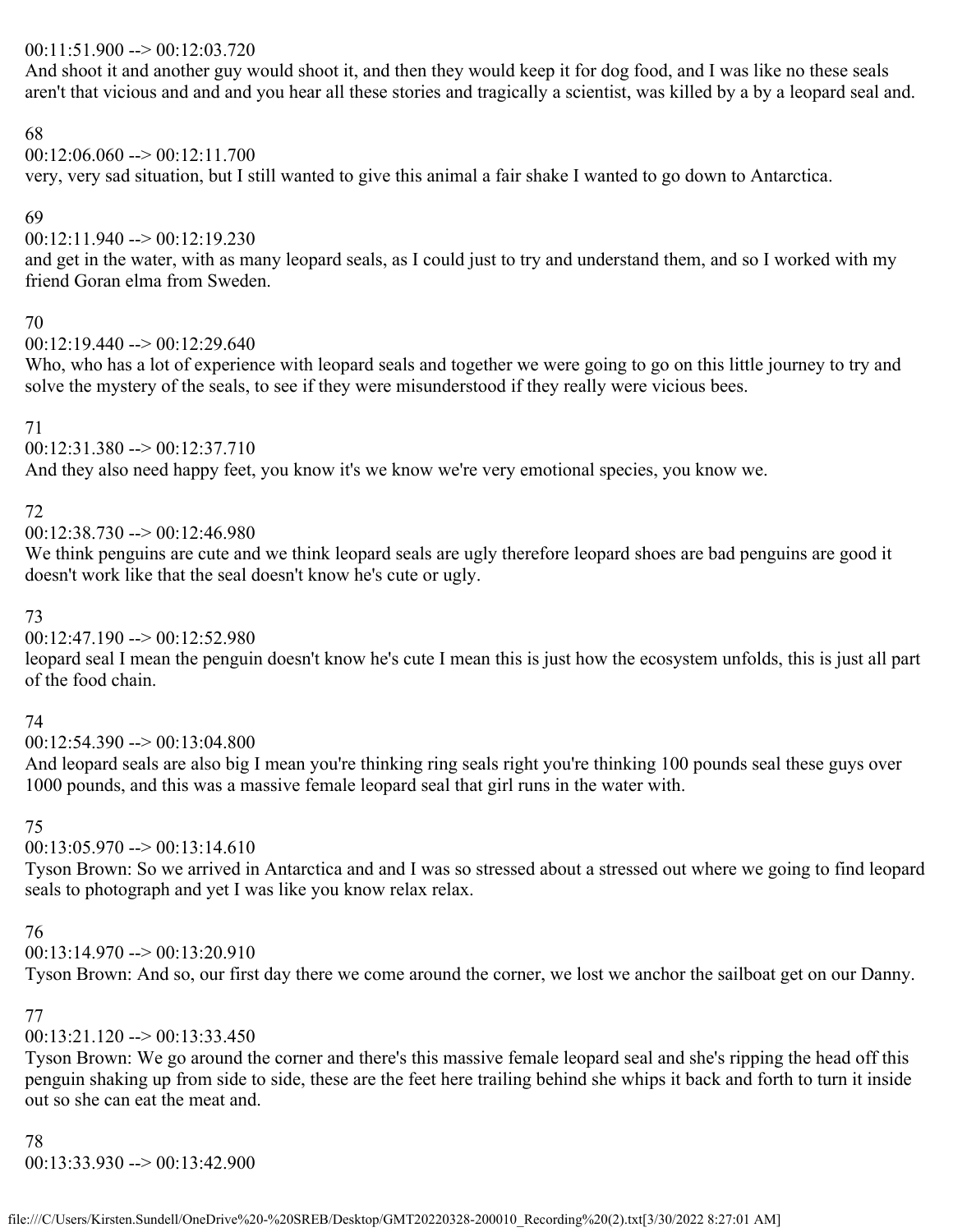Tyson Brown: It was pretty horrific there is a chunk there chunks of meat in the water, she came up underneath the boat she ran the penguin underneath the whole of the boat almost knocked us in the water, we had to sit down.

### 79

 $00:13:43.170 \rightarrow 00:13:51.990$ 

Tyson Brown: She was longer than our 12 foot long zodiac boat and that's when you add on my guide said it's time for you to get in the water yeah and I said.

### 80

 $00:13:53.100 \rightarrow 00:14:02.940$ 

Tyson Brown: And I and he's just big strong burly sweet and very strong guy and you know he's authoritative individual and I was like you know forget that except they probably use a different word.

### 81

 $00:14:03.480 \rightarrow 00:14:04.770$ Tyson Brown: Starting with the letter F.

## 82

 $00:14:05.520 \rightarrow 00:14:14.400$ 

Tyson Brown: And he's like look at you complain about your budget you complain about not enough time blah blah blah now you shut up and get in the water, I present you a bloody big beautiful leopards you know get in the water.

### 83

 $00:14:14.730 \rightarrow 00:14:26.010$ 

Tyson Brown: And so I looked at him I look at the leopard seal i'm trembling like a dry mouth and I part my lips, with my snorkel and roll over the side of the zodiac into the water with this seal terrified I mean this is a big big animal.

### 84

 $00:14:26.550 \rightarrow 00:14:32.040$ 

Tyson Brown: And then he does she comes on shooting right over to me, and she engulfs my camera and inside.

## 85

00:14:33.840 --> 00:14:37.980

Tyson Brown: I only say that because we could probably go on for the entire video but.

## 86

 $00:14:38.670 \rightarrow 00:14:50.760$ 

Tyson Brown: You also check it out check out Paul Nicholas and his experience with this, the leopard seal because she adopt him and tries to feed him so that becomes an important part of his story, you know hand it back to you with donnie.

### 87

 $00:14:51.630 \rightarrow 00:15:05.550$ 

Donn Kirkwood: Ah, thank you Tyson um so i'm looking at the different pathways that within explorers that really highlight what what students can do within the field of science.

## 88

 $00:15:06.330 \rightarrow 00:15:21.690$ 

Donn Kirkwood: And, of course, the other focus areas which are not as relevant with our partnership with the National Geographic is looking at the system supports and then, of course, working with the leadership at the district, and the school level.

### 89 00:15:23.820 --> 00:15:45.420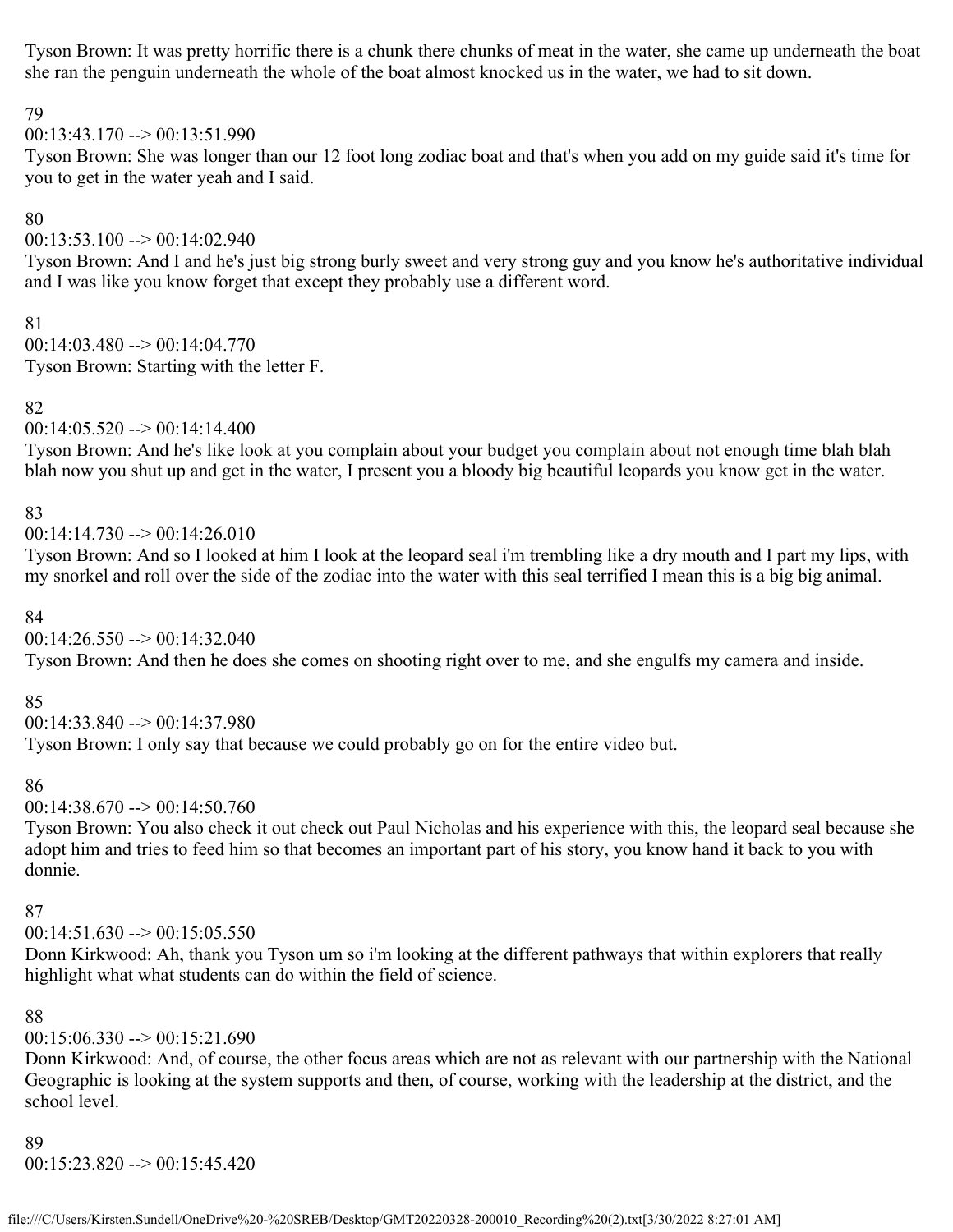Donn Kirkwood: um so what i'll do now is when we look at our powerful science practices we have eight areas instead of just reading the eight areas, I want to give everyone the opportunity to kind of look at these in whichever one which one really stands out to that you really connect with.

#### 90

### $00:15:46.560 \rightarrow 00:15:59.250$

Donn Kirkwood: we're going to use the annotation So if you go to the top, you should see a task bar, where it says more on if it's not there might be on the taskbar itself, but you should see annotate once you click on annotate.

#### 91

 $00:16:00.270 \rightarrow 00:16:07.410$ 

Donn Kirkwood: We go past the mouse all the way over to where it says damn should be the fifth.

#### 92

 $00:16:07.950 \rightarrow 00:16:20.970$ 

Donn Kirkwood: From the left, if you could just put a heart next to the one that you really like or star on and i'm just giving you just a minute to read through these and see which one really.

### 93

00:16:21.510 --> 00:16:41.700

Donn Kirkwood: stands out to you, for example, let me go ahead and put a heart next to the engaging in academic discourse that's one of the key things that I really strive supporting is really getting students to to share with the discoveries are within science.

### 94

 $00:16:50.040 \rightarrow 00:16:52.140$ 

LaTonya Bolden- SREB: This and when saying how to annotate.

### 95

 $00:16:54.780 \rightarrow 00:17:06.330$ 

LaTonya Bolden- SREB: Because it may be another view options at the top of your screen and then you scroll down to annotate and you know you should get the option to do your to do your stamp.

### 96

 $00:17:09.090 \rightarrow 00:17:09.750$ Donn Kirkwood: Excellent.

### 97

00:17:12.240 --> 00:17:35.250

Donn Kirkwood: definitely see a soul hearts around presenting evidence of learning and also the the gathering of data information us in developing evidence what we're going to do now is take the opportunity to unpack our powerful science practices so i'll go ahead and clear our annotations.

### 98

00:17:36.420 --> 00:17:47.310

Donn Kirkwood: And i'm going to pass it back to low tanya and let her start us out with these wonderful powerful science practices.

### 99

00:17:48.540 --> 00:17:56.370

LaTonya Bolden- SREB: Thank you don what is so unique about the structure is what have you so unique about the practices period really is the structure.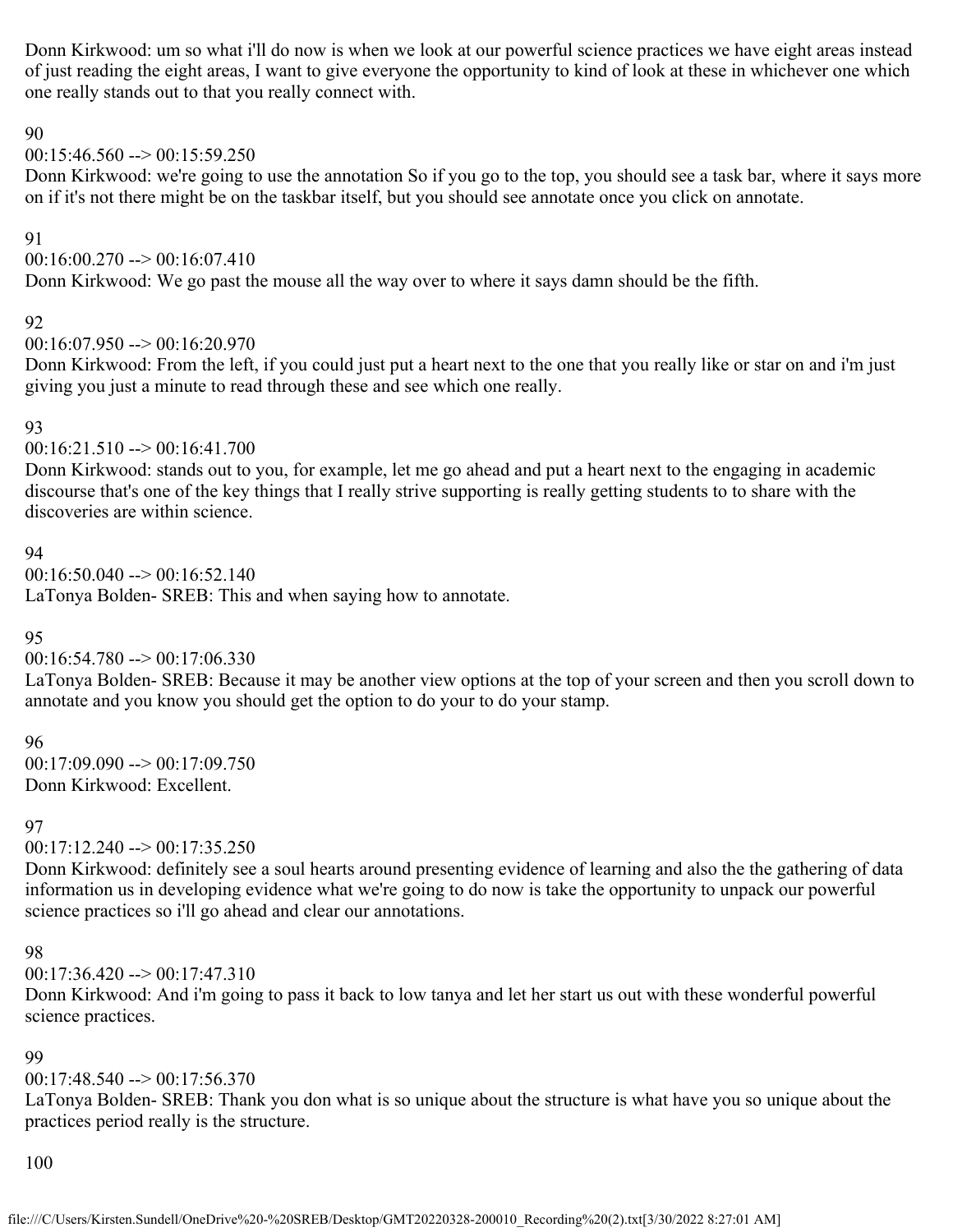## 00:17:56.760 --> 00:18:06.480

LaTonya Bolden- SREB: Of the practices, and you know, usually you know we get standards and they have what the teacher should teach and all of that, but what the practices does is that it provides.

### 101

 $00:18:07.290 \rightarrow 00:18:12.750$ 

LaTonya Bolden- SREB: Three points three things to look at within them so they have we have teacher behaviors.

### 102

00:18:13.410 --> 00:18:23.190

LaTonya Bolden- SREB: So basically, what is the teacher doing, how is the teacher presenting the information presenting the content to the student, how is the teacher presenting the.

### 103

 $00:18:23.910 \rightarrow 00:18:37.620$ 

LaTonya Bolden- SREB: The content, so the students are looking at it making sense of phenomena, then we have student behavior so what our students doing so as a teacher is presenting what is the students supposed to be doing.

### 104

00:18:38.220 --> 00:18:46.110

LaTonya Bolden- SREB: In this and then there's the artifact so the artifacts and the list of artifacts that we have are not exhaustive, but it's just.

### 105

 $00:18:46.500 \rightarrow 00:18:54.540$ 

LaTonya Bolden- SREB: A way that you can say Okay, how do I know that students has that brash this particular practice, how do I know that the students are actually.

### 106

00:18:54.810 --> 00:19:07.710

LaTonya Bolden- SREB: Doing this and doing this work, and so I love that and that's to me what is so unique about the practices is that it has a teacher component as a student component, as well as artifacts.

### 107

 $00:19:10.470 \rightarrow 00:19:13.050$ LaTonya Bolden- SREB: So, looking at the first on three practices.

#### 108

 $00:19:14.250 \rightarrow 00:19:23.040$ 

LaTonya Bolden- SREB: We have where students are making sense of phenomena and then developing questions designing solutions and also gathering data.

### 109

 $00:19:23.520 \rightarrow 00:19:28.890$ 

LaTonya Bolden- SREB: So this is what makes the partnership with National Geographic so exciting and so dynamic.

### 110

 $00:19:29.220 \rightarrow 00:19:39.900$ 

LaTonya Bolden- SREB: because it gives us as teachers as educators, it gives us resources and avenues for students to explore phenomena, whether it's natural weather is human design.

### 111

00:19:40.500 --> 00:19:50.700

LaTonya Bolden- SREB: So, through this exploration of phenomena, they are questioning, we know that that's the heart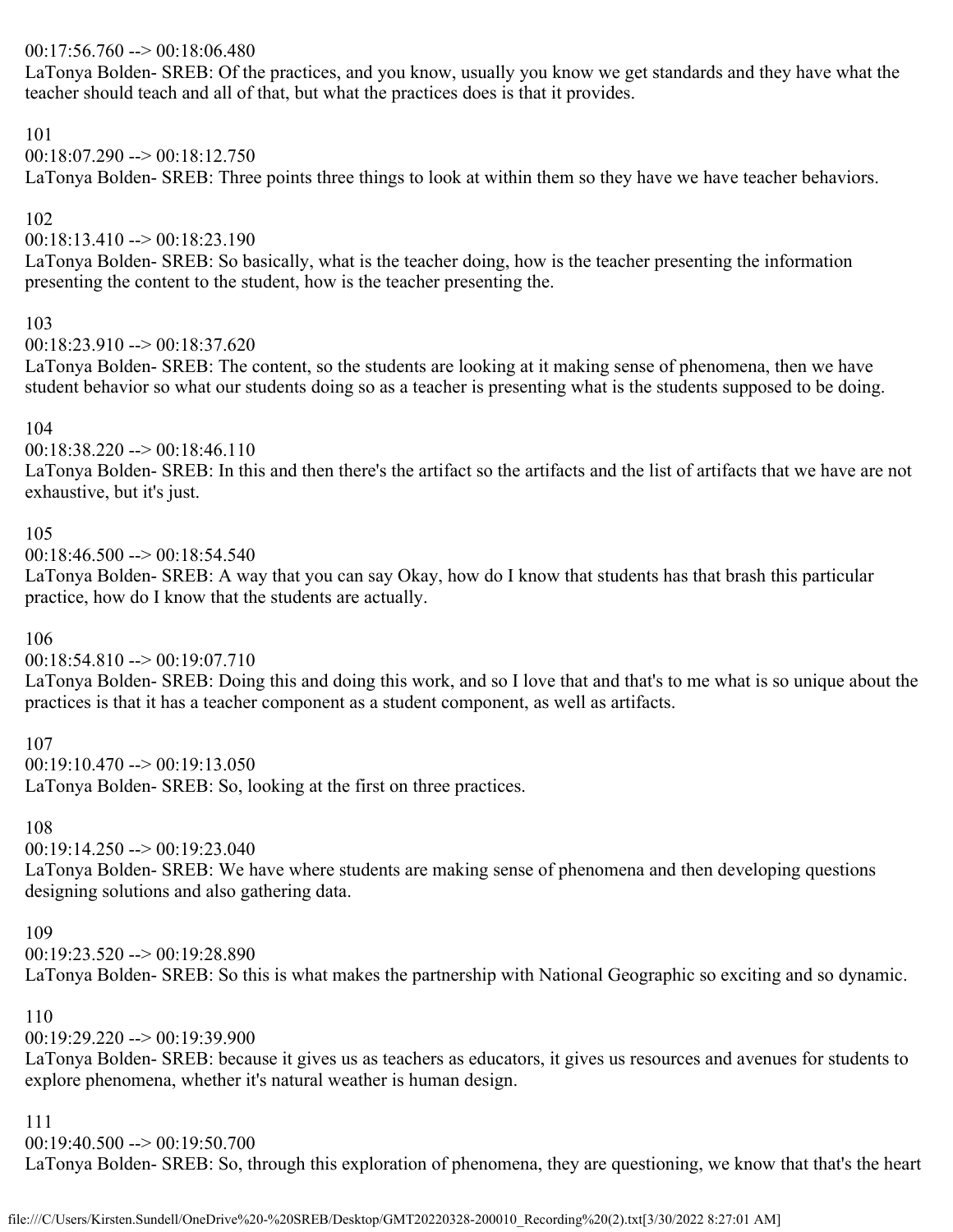of it questions right constantly asking questions they are gathering data.

## 112

 $00:19:51.060 \rightarrow 00:19:55.680$ 

LaTonya Bolden- SREB: They are designing solution that we're talking about students doing this, this work.

## 113

00:19:56.130 --> 00:20:10.440

LaTonya Bolden- SREB: And then they're also making iterations you know constantly making integrations through this process, we know of course that is a benchmark of being a scientist, so they are actually in essence doing the work of a science.

## 114

 $00:20:11.160 \rightarrow 00:20:16.530$ 

LaTonya Bolden- SREB: And so that's what's so great about this too is that they're using data tables they're using models.

## 115

00:20:17.100 --> 00:20:27.810

LaTonya Bolden- SREB: they're using charts to synthesize the information that they're gathering from the questions that they post and so Lucas are learning how to use evidence.

### 116

00:20:28.500 --> 00:20:39.060

LaTonya Bolden- SREB: To actually support or refute scientific claims and when we know that sign making scientific claims and testing planes is also a foundational piece.

## 117

 $00:20:39.510 \rightarrow 00:20:52.230$ 

LaTonya Bolden- SREB: To science because Carl Sagan once said that claims that cannot be tested assertions that can that are immune to disprove are worthless, no matter how much they inspire us or how much they.

### 118

00:20:52.710 --> 00:21:01.710

LaTonya Bolden- SREB: tickle our imagination, it has to be able to be tested all claims have to be tested so testing claims the foundation of everything that is science.

### 119

 $00:21:02.070 \rightarrow 00:21:18.510$ 

LaTonya Bolden- SREB: So Sri these powerful practices and National Geographic provides a framework for students to embark on that work and for them to be critical thinkers was what we want and then, of course, with them to be true seekers using evidence.

120 00:21:20.550 --> 00:21:21.360 LaTonya Bolden- SREB: Actually you've done.

## 121

 $00:21:22.590 \rightarrow 00:21:32.130$ 

Donn Kirkwood: All right, thank you so i'm going to look at the next couple of practices on moving on from that crushing the next is really kind of like.

122

00:21:32.580 --> 00:21:53.280

file:///C/Users/Kirsten.Sundell/OneDrive%20-%20SREB/Desktop/GMT20220328-200010\_Recording%20(2).txt[3/30/2022 8:27:01 AM]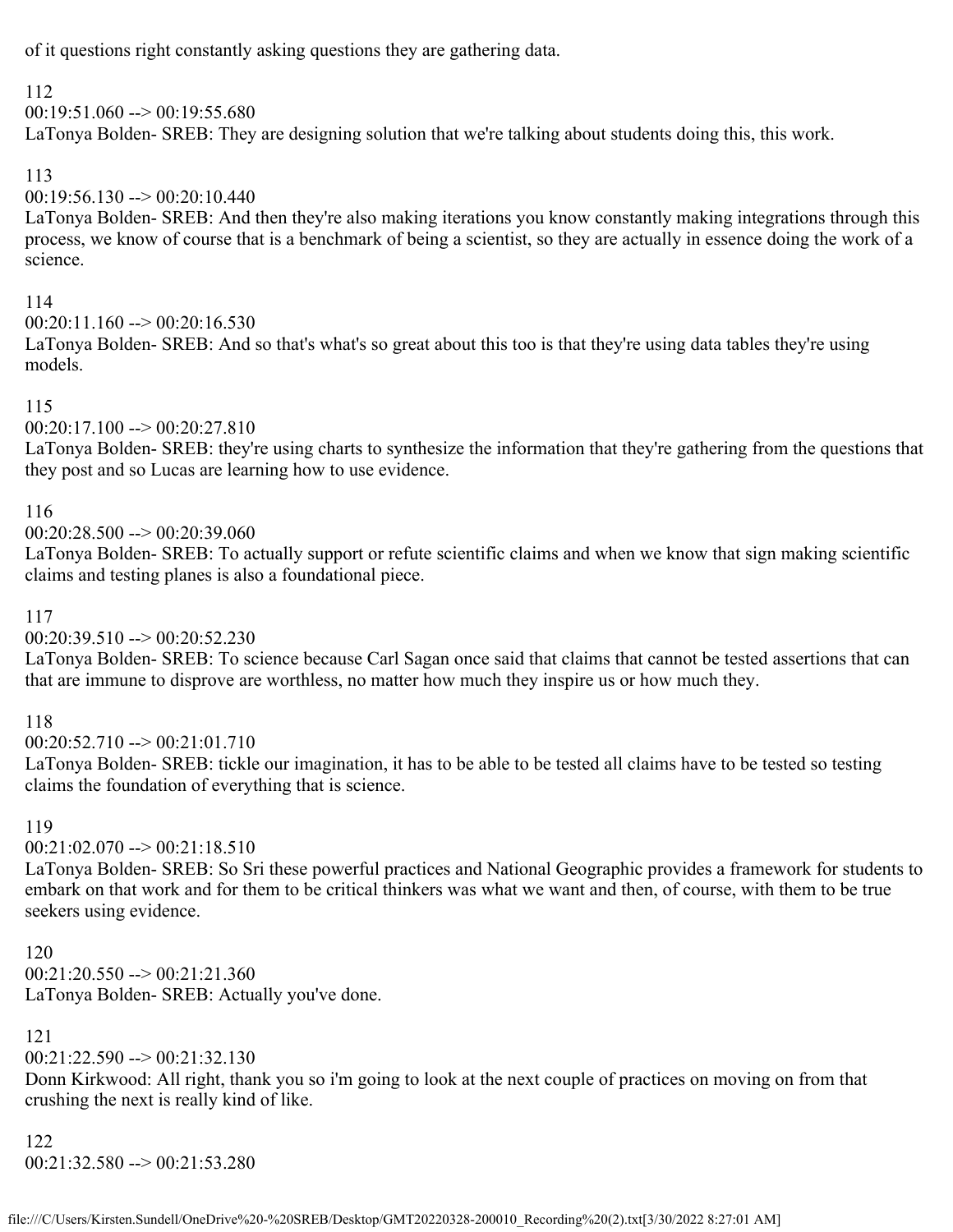Donn Kirkwood: A scientist, I was looking at the claim evidence reasoning so willing, creating that claim, but not just creating the claim but find the evidence to support that claim looks at our next practice which is really looking at using evidence to explain the causes of a phenomena.

### 123

 $00:21:54.420 \rightarrow 00:22:04.740$ 

Donn Kirkwood: And when we start looking at the evidence, a lot of that will be done through arguments graphs or models on being able to really communicate that.

#### 124

00:22:05.040 --> 00:22:28.920

Donn Kirkwood: But as we move on beyond the evidence the next critical thing is is really helping students to be able to communicate to use that discourse to explain the reasoning behind their evidence in really connecting that reasoning, to the phenomena using those arguments graphs or models.

#### 125

 $00:22:31.080 \rightarrow 00:22:43.470$ 

Donn Kirkwood: So, really, we can add causes and then moving into that discourse to really argue the relevance of the information on the next two practices, once they have that evidence.

#### 126

 $00:22:43.830 \rightarrow 00:22:51.240$ 

Donn Kirkwood: And really looking at their discourse through that logical reasoning on using those models to explain that phenomena.

#### 127

00:22:51.510 --> 00:23:01.710

Donn Kirkwood: is then having the opportunity through collaboration and feedback and reflection to start sharing those ideas with others to really work on the soft skills.

#### 128

 $00:23:02.070 \rightarrow 00:23:08.430$ 

Donn Kirkwood: of presentation and leadership and collaboration, but at the same time getting those feedback.

### 129

 $00:23:09.210 \rightarrow 00:23:18.810$ 

Donn Kirkwood: from each other from the teacher, which also, if you look at the teachers behaviors this is really those four on formative assessments when you're constantly.

#### 130

00:23:19.050 --> 00:23:30.120

Donn Kirkwood: Looking at that visible learning from others on the next one is really looking at, not just a one layer just doing the lab report, but having multiple layers.

#### 131

 $00:23:30.450 \rightarrow 00:23:40.500$ 

Donn Kirkwood: on which we call the three dimensional performance where not only do they have the written product, but then they have the the models are the arguments that debate.

### 132

#### $00:23:41.100 \rightarrow 00:23:59.340$

Donn Kirkwood: Taking that information in using it in an authentic way to discuss that scientific reasoning and then, of course, you know, being able to present it to others in to be able to can keep that reasoning i'm going to pass it back over to.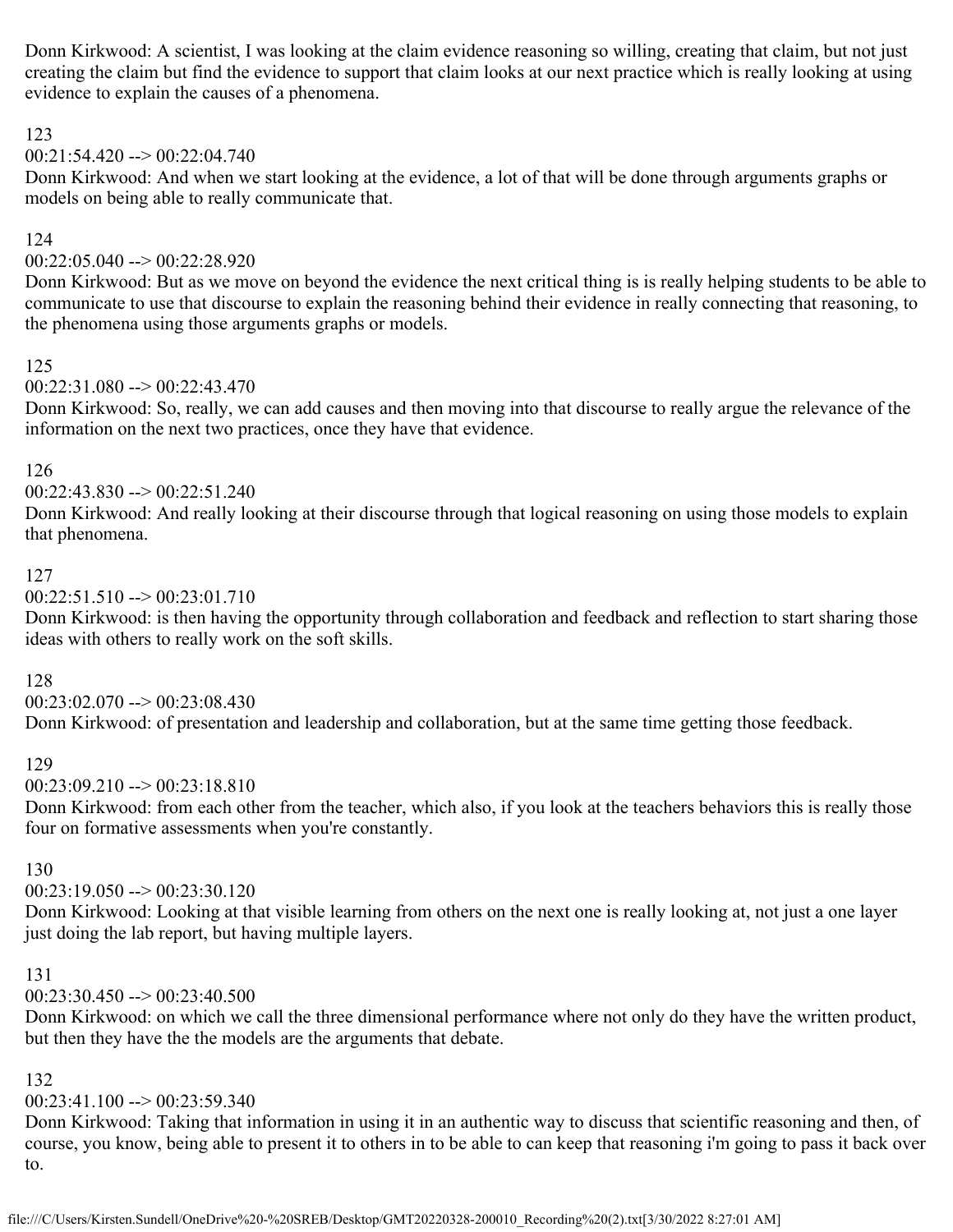133  $00:24:00.840 \rightarrow 00:24:01.500$ Donn Kirkwood: over time.

### 134

 $00:24:03.090 \rightarrow 00:24:08.940$ 

LaTonya Bolden- SREB: Yes, so the last one is about, of course, applying science learning beyond the classroom to make sense.

#### 135

00:24:09.870 --> 00:24:21.300

LaTonya Bolden- SREB: So basically being able to take it outside of the four walls of the classroom and, of course, we know that National Geographic has been known for us for known for doing that, but that is an important piece.

#### 136

00:24:21.840 --> 00:24:33.270

LaTonya Bolden- SREB: To you know engaging students and student learning is that it has to be relevant to students it's imperative that students are able to connect what they learn in the classroom to relevant.

#### 137

 $00:24:33.570 \rightarrow 00:24:41.790$ 

LaTonya Bolden- SREB: outside of the classroom experiences so doing so i'm really helps to address the whole why we learned this piece.

#### 138

 $00:24:42.600 \rightarrow 00:24:54.360$ 

LaTonya Bolden- SREB: That really helps students when they are able to connect and share what they are experiencing what they're seeing in the phenomena making sense of it and then relating it to something in the real world.

#### 139

 $00:24:58.440 \rightarrow 00:25:09.750$ 

LaTonya Bolden- SREB: So with that pace we have a very special guest with us today, we have miss Amani Morris I miss a mighty Morris is she has the honor of being a.

#### 140

 $00:25:10.110 \rightarrow 00:25:18.150$ 

LaTonya Bolden- SREB: teacher in fulton county schools at langston Hughes high school as a science lead teacher she has been teaching.

#### 141

00:25:18.660 --> 00:25:25.080

LaTonya Bolden- SREB: High School science for over 10 years and and i've had the distinct pleasure of seeing.

### 142

 $00:25:25.620 \rightarrow 00:25:35.790$ 

LaTonya Bolden- SREB: This moore's in action and she is phenomenal and so she has been she's taught all areas of science and she's taught everything from biology.

### 143

 $00:25:36.240 \rightarrow 00:25:48.030$ 

LaTonya Bolden- SREB: To ap physics and so she's had array of students and array of experiences, she is a meteorologist by training, she has a bachelor's in meteorology and her master's in.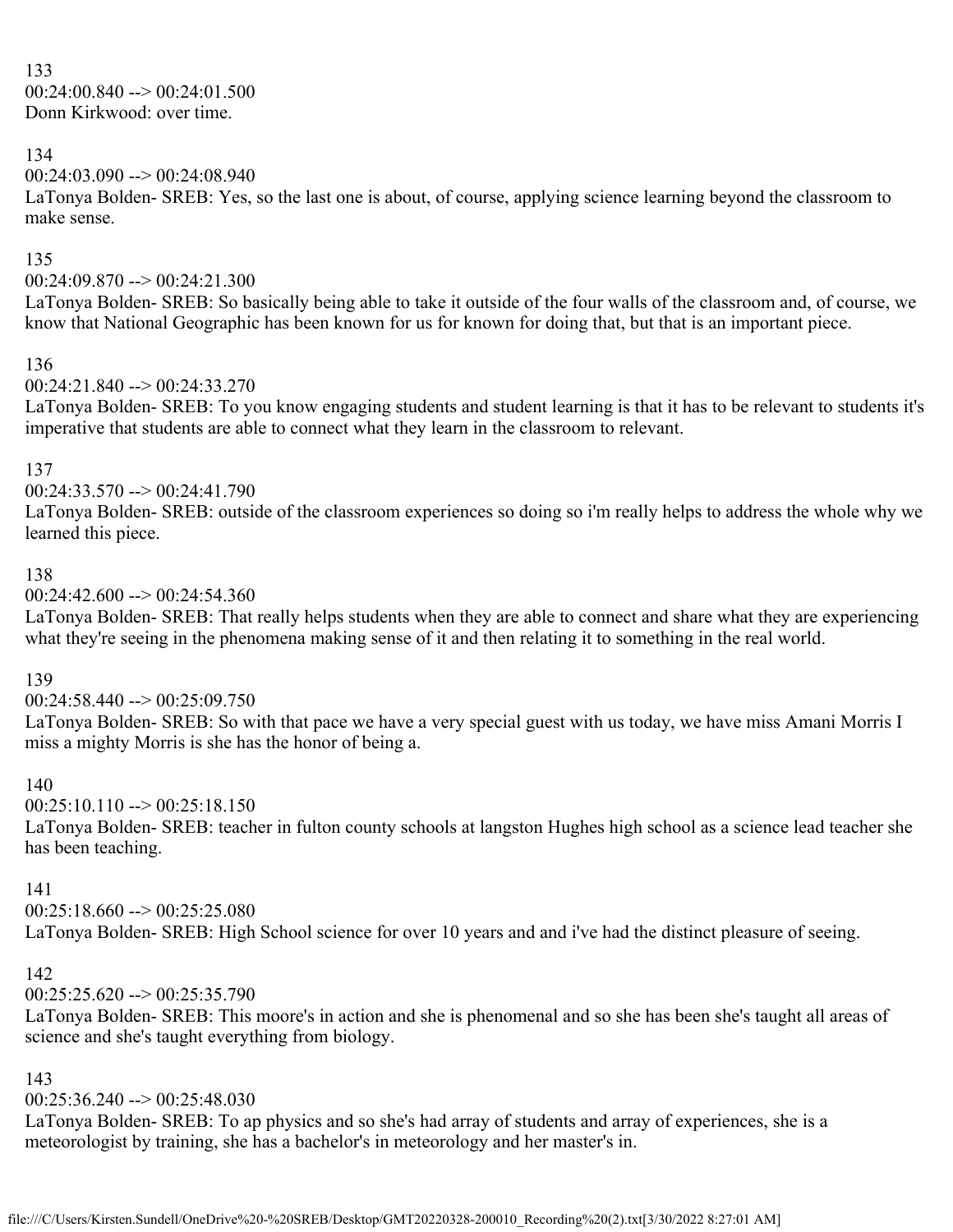## 144

 $00:25:48.480 \rightarrow 00:26:00.780$ 

LaTonya Bolden- SREB: Physical on geography and so she is a science right and and has a love for education and a love for students and so um I would pass it on to the source.

### 145

## $00:26:01.560 \rightarrow 00:26:19.800$

Imani Morris: All right again afternoon everyone and again, it is my honor to share with you guys, so in my classroom experiences with not only the National Geographic classroom library, but i'm showing you guys how it does definitely aligned with I like to call them peace tips if you don't mind.

## 146

 $00:26:21.180 \rightarrow 00:26:32.580$ 

Imani Morris: Though powerful science instructional practices, but showing you guys how they align to them and just you know some of the ways that I actually just use them in my classroom so the way that I.

### 147

### 00:26:33.750 --> 00:26:40.290

Imani Morris: wanted to present this information to you guys is just to focus on the first three pieces that were mentioned.

### 148

### 00:26:41.370 --> 00:26:58.680

Imani Morris: Simply put, observing phenomena and making sense of natural phenomena developing those testable questions and coming up with their claims and also gathering their data, and you know, using that as evidence to support their claim and answer their overall guiding question.

### 149

 $00:27:00.300 \rightarrow 00:27:03.540$ 

Imani Morris: So, for the first piece that or just so that you know, in the background.

### 150

 $00:27:04.530 \rightarrow 00:27:13.770$ 

Imani Morris: This year i'm teaching or systems general physics in ap physics one these artifacts and experiences come from my earth systems class.

### 151

00:27:14.400 --> 00:27:33.600

Imani Morris: Which is a team top class, so I have an array of different learners at different levels and anyone who is educated, especially in this time knows that a team top class is quite a heavy load but National Geographic is a rock star, and this is saving my life and making my life easier.

### 152

 $00:27:34.860 \rightarrow 00:27:45.360$ 

Imani Morris: So the unit that we were on for this particular these artifacts was the plate tectonics unit, so we had already gone over plate interaction.

### 153

 $00:27:46.050 \rightarrow 00:27:57.450$ 

Imani Morris: plate boundaries how geologic features form from those from plate interaction and then we were going, we were digging a little bit deeper into the geologic hazards.

#### 154 00:27:57.720 --> 00:28:05.640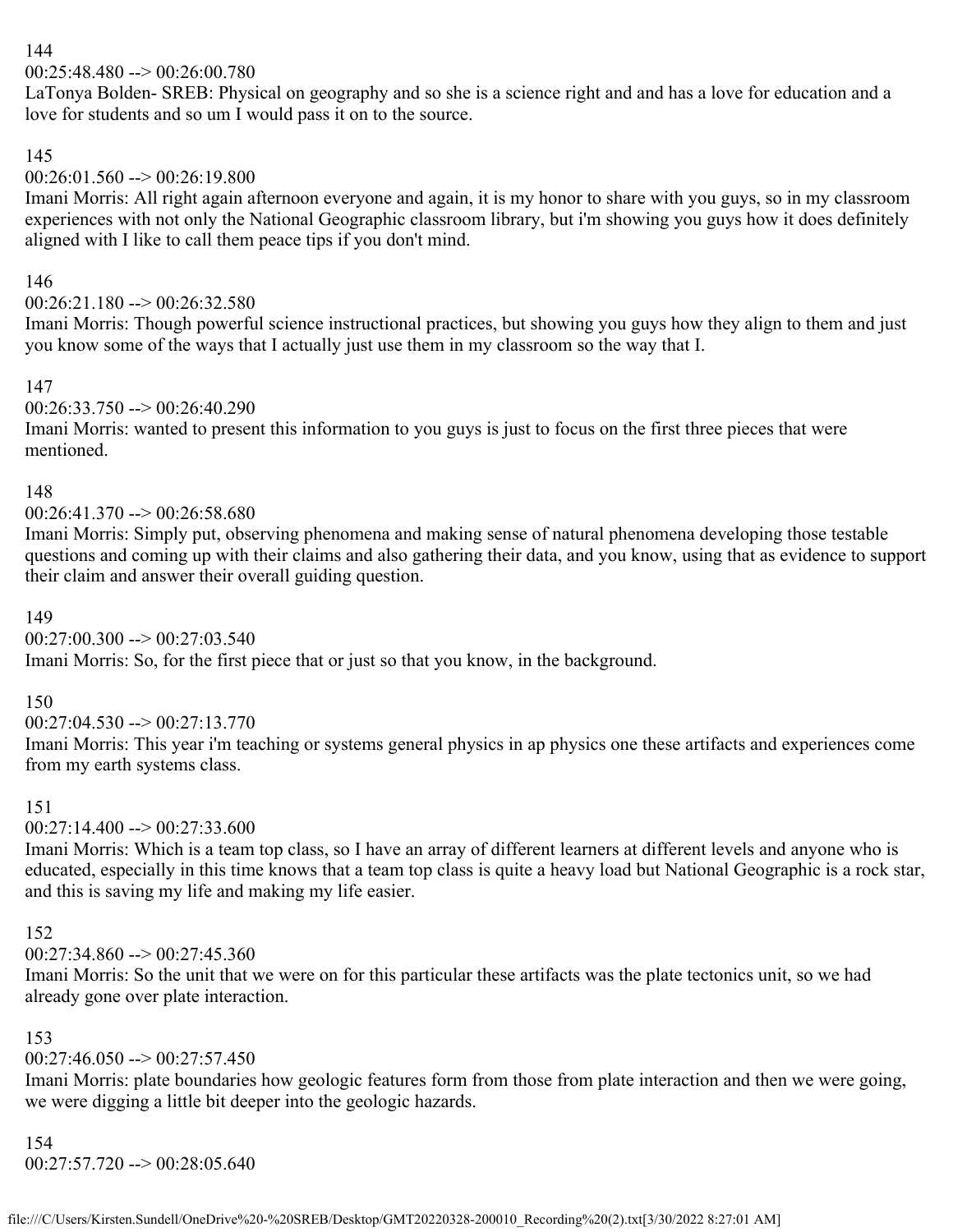Imani Morris: Their farm from plate interaction and we were just introducing you know volcanism and we had just gone over the types of volcanoes.

### 155

 $00:28:06.540 \rightarrow 00:28:17.850$ 

Imani Morris: So we needed to next go into the different types of volcanic eruptions and essentially figuring out what causes each type of volcanoes erupting the way that it does.

## 156

### $00:28:18.630 \rightarrow 00:28:25.920$

Imani Morris: So my do now for that day, so to speak, I showed two videos one of a shield volcano erupting and one of a.

### 157

 $00:28:26.460 \rightarrow 00:28:40.740$ 

Imani Morris: composite volcano erupting and I just simply told them to make note of what they observed with a notice and i'm you know in my classroom is foot foot for these types of assignments is really freestyle that i'm trying to just go for it so.

### 158

00:28:41.910 --> 00:28:52.740

Imani Morris: You know, there were things there was shouted out about the color of the magma the way you know so on and so forth, but the number one thing that they mentioned was you know the the.

### 159

 $00:28:53.070 \rightarrow 00:28:59.610$ 

Imani Morris: How the shield volcano have more of a calm, like they like to say type of eruption versus the composite volcano.

### 160

00:28:59.940 --> 00:29:07.230

Imani Morris: which was born explosive and dramatic and I said, you know what you got it boom that's exactly what we're going to talk about today and.

### 161

00:29:07.680 --> 00:29:18.360

Imani Morris: From there, as you can see National Geographic had a wonderful resource for me to use as like you know, an intro into learning about the different types of volcanic eruptions so.

## 162

00:29:19.380 --> 00:29:27.780

Imani Morris: This specific resource was a video, it was a type of volcanic eruptions, and the great thing about their resources that it already came coupled.

### 163

00:29:28.140 --> 00:29:42.180

Imani Morris: On within that resource of venn diagram and just so you know, one of the things, one of the instructional focuses at my particular school is focused note taking so Simply put, making sure that the types of notes that they are writing.

### 164

### 00:29:43.620 --> 00:29:52.890

Imani Morris: course correlate with what they want, what we want them to learn, so if I wanted them to know how to differentiate between each of the different types of volcanic eruptions.

file:///C/Users/Kirsten.Sundell/OneDrive%20-%20SREB/Desktop/GMT20220328-200010\_Recording%20(2).txt[3/30/2022 8:27:01 AM]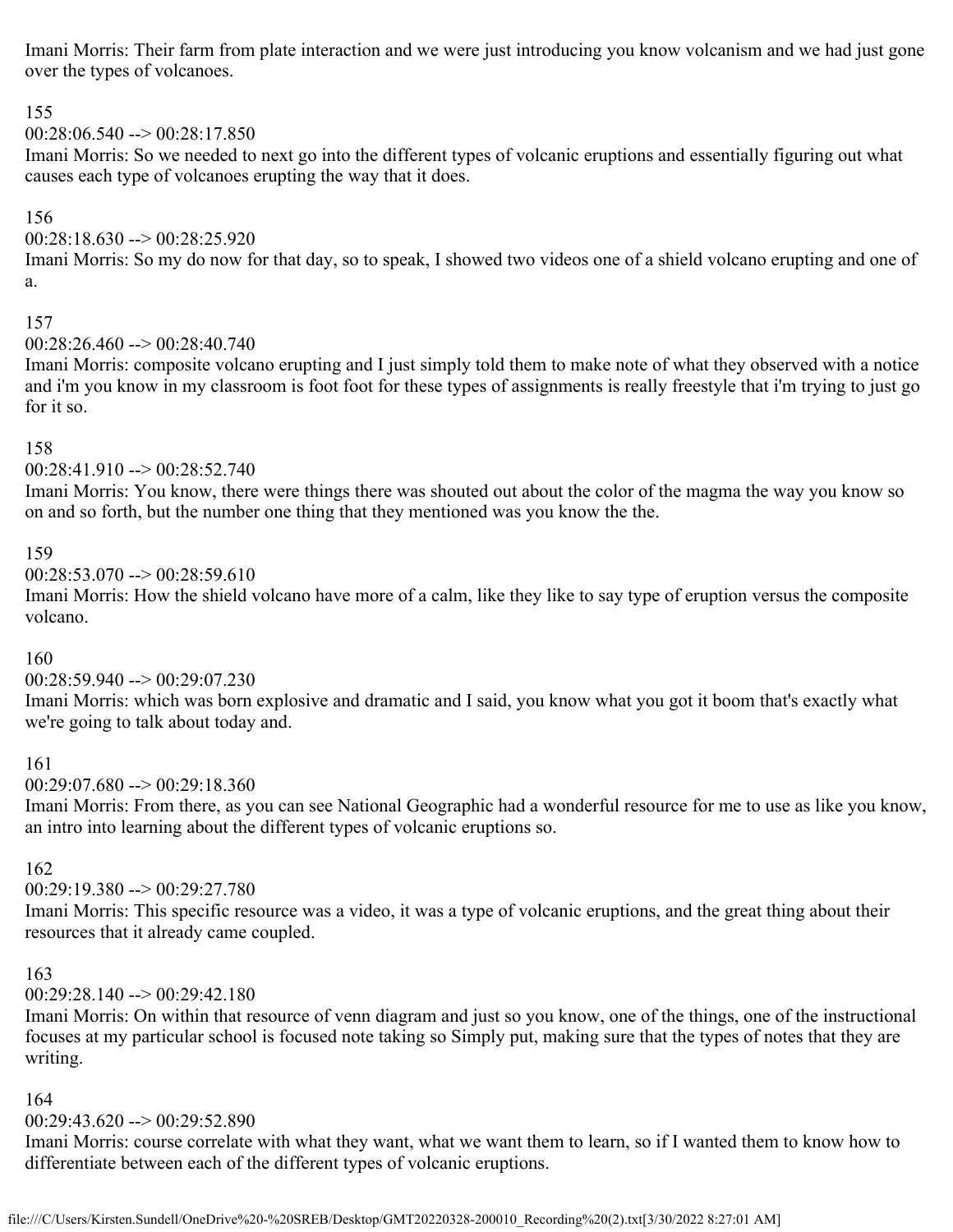#### 165

00:29:53.190 --> 00:30:12.120

Imani Morris: Of course, one of the best ways to take notes on data is to do a venn diagram and do a compare and contrast so national geographics resource library already had that embedded within this activity, which was awesome so as you can see, after we did a do now, they were able to go into the.

#### 166

 $00:30:13.530 \rightarrow 00:30:23.040$ 

Imani Morris: The resource that I provided with them in teams and they watch the video they were able to do a venn diagram, as you can see my student even put some notes in the.

### 167

00:30:23.370 --> 00:30:30.060 Imani Morris: In the corner about what volcanoes work in general and in terms of another artifact what I.

#### 168

 $00:30:30.420 \rightarrow 00:30:37.530$ 

Imani Morris: test them to do was to come up with a preliminary explanation as to why these volcanoes they had different types of eruption.

#### 169

00:30:37.770 --> 00:30:55.320

Imani Morris: So, of course, the hardest part about this was to give them not to do, Google research to you know kind of come up with their own guests, as to why that Europeans were the way to the word and the picture on the right hand side is one of my students write ups so they're preliminary explanation.

### 170

 $00:30:56.490 \rightarrow 00:30:59.700$ 

Imani Morris: In terms of the types, the different types of volcanic eruptions.

#### 171

 $00:31:00.930 \rightarrow 00:31:02.370$ Imani Morris: Can we go to the next slide please.

### 172

 $00:31:04.320 \rightarrow 00:31:06.570$ Imani Morris: Okay now this, to be honest, was the most.

## 173

00:31:08.430 --> 00:31:13.710 Imani Morris: exciting part of my experience with this particular unit on the developing.

## 174

 $00:31:14.520 \rightarrow 00:31:26.340$ 

Imani Morris: Questions to plan and carry out investigations and the thing about it is, of course, like I said, I have to talk classes, so this was where I was able to focus on another instructional focus.

### 175

00:31:26.580 --> 00:31:34.290

Imani Morris: At my school, which is gradual release you know the whole I do we do you do kind of thing, but to get them.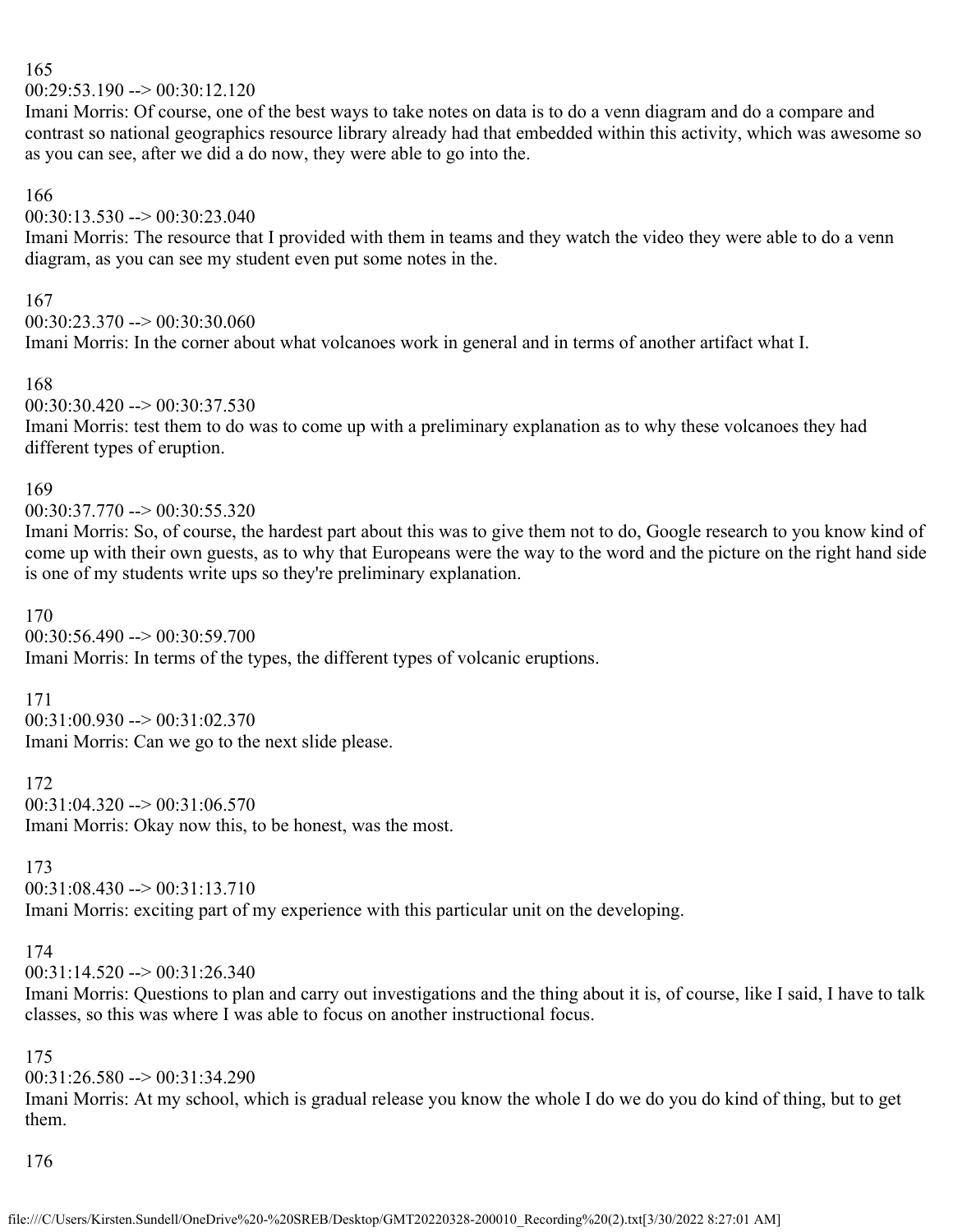### 00:31:36.810 --> 00:31:40.320

Imani Morris: You know comfortable with a tool that they were going to be using.

### 177

 $00:31:41.250 \rightarrow 00:31:53.970$ 

Imani Morris: For this particular assignment I made them use the map, making to which is a phenomenal resource is really just fun in general to kind of play with it and see the types of layers that you can add to the map and how you can.

## 178

 $00:31:54.600 \rightarrow 00:32:01.350$ 

Imani Morris: You know, to be honest, create you know testable questions and let them kind of go from from there, which will be discussed a little bit later.

## 179

 $00:32:02.310 \rightarrow 00:32:07.620$ 

Imani Morris: But to get them actually to learn about the mapmaking basics, in general, I made them.

## 180

 $00:32:08.010 \rightarrow 00:32:16.170$ 

Imani Morris: Completing intro to mapmaking assignment, which is general they just learned how to make a map in general and actually I got questions on.

## 181

 $00:32:16.530 \rightarrow 00:32:32.880$ 

Imani Morris: um okay well how do you do this as a profession is Morris, because this is easy, and that was my segue to go into Okay, do you know what cartography is and the science of mapmaking and you know how they actually get the data to create these layers so that led to a good discussion.

## 182

 $00:32:34.620 \rightarrow 00:32:42.090$ 

Imani Morris: But after that, then the real test came and they were tasked to develop a question to carry out an investment investigation.

## 183

00:32:42.480 --> 00:32:48.750

Imani Morris: And I kind of free started to be honest, I had the map maker interactive projected on my friend screen.

## 184

 $00:32:49.200 \rightarrow 00:32:56.580$ 

Imani Morris: And I modeled my thinking process on how will come up with a testable question, so I said okay i'm going to add, you know.

## 185

 $00:32:57.000 \rightarrow 00:33:04.590$ 

Imani Morris: i'm going to add these two layers i'm going to add layers of you know, the ocean currents layer and the hurricane tracks layer

## 186

 $00:33:04.980 \rightarrow 00:33:14.550$ 

Imani Morris: Then you know I started to talk about well you know, I wonder if there is a relationship between the ocean current that's you know, President and the amount of hurricanes that pass over that particular area.

## 187

 $00:33:14.910 \rightarrow 00:33:24.450$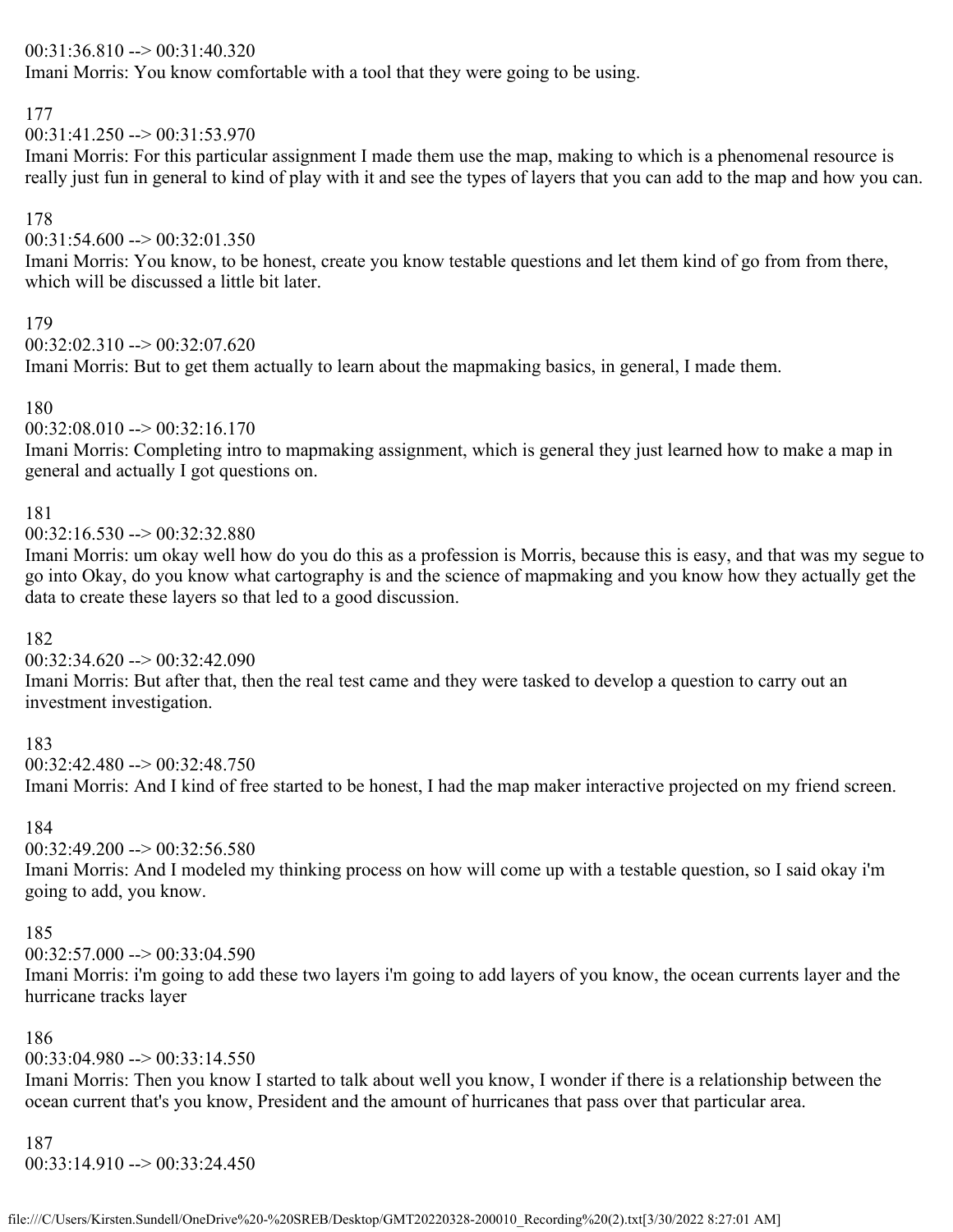Imani Morris: So that kind of gave them a you know that kind of helped to model, you know their thought process on how they were to develop their own testable question.

188  $00:33:26.010 \rightarrow 00:33:27.540$ Imani Morris: So with that.

#### 189

00:33:28.980 --> 00:33:39.510

Imani Morris: Some of the example questions that they came up with which to be honest, they all had to come up with their own individual question, there may have been repeats but their task was to come up with their own question to.

#### 190

 $00:33:40.530 \rightarrow 00:33:52.530$ 

Imani Morris: To test, so to speak, some of the examples, is there a relationship between plate boundaries and volcanic activity in what areas will humans be impacted the least or most by volcanoes.

191

 $00:33:53.610 \rightarrow 00:34:00.120$ 

Imani Morris: Some of them want to even talk or focus more on seismic activity and earthquakes which I say that's totally fine.

#### 192

 $00:34:00.990 \rightarrow 00:34:06.480$ 

Imani Morris: But is there a relationship between the strength of the earthquake and a type of plate boundary it sits on so.

#### 193

00:34:07.230 --> 00:34:18.780

Imani Morris: Through that particular activity, they were able to literally become scientists and now use the map maker to and develop a question that they want us to actually investigate and test.

194

00:34:20.190 --> 00:34:28.260

Imani Morris: And just before you go Those are two pictures of my babies working hard on the left hand side of that is one of my students he's.

#### 195

00:34:28.800 --> 00:34:38.190

Imani Morris: Working on the first task, where they had to just do the math making intro assignment, in general, and the second image this on the right hand side, this one of my baby says she's.

#### 196

00:34:39.150 --> 00:34:45.480

Imani Morris: You know, putting together some of the layers and kind of coming up with her testable question next slide please.

#### 197

00:34:46.620 --> 00:34:57.120

Imani Morris: So these last two slides goes with that third piece of that I was talking about gathering data and information and developing evidence now, this was.

#### 198

00:34:58.230 --> 00:35:03.990

file:///C/Users/Kirsten.Sundell/OneDrive%20-%20SREB/Desktop/GMT20220328-200010\_Recording%20(2).txt[3/30/2022 8:27:01 AM]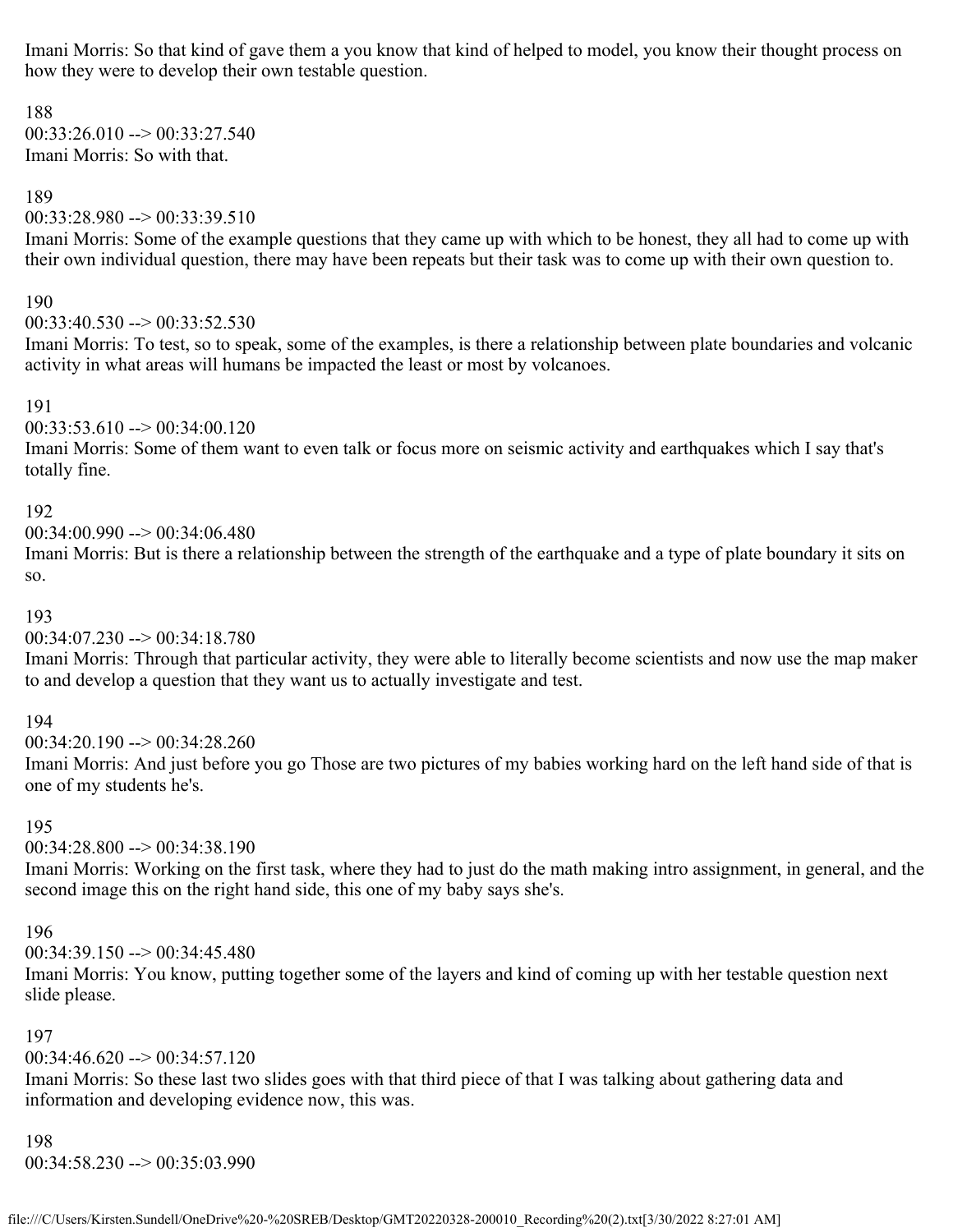Imani Morris: Very like rewarding from a teacher standpoint, so to speak, this is where I kind of let them had it but.

### 199

#### $00:35:04.410 \rightarrow 00:35:13.500$

Imani Morris: The thing about this is, I love the wording in the piece of his work collaboratively to gather data and information because, with a team top players.

#### 200

 $00:35:13.740 \rightarrow 00:35:28.770$ 

Imani Morris: Sometimes we just can't expect them to necessarily just know how to do it on their own, of course, they need some support, and in my class I definitely encourage collaboration there's no stupid question and those students stupid answers, so to speak.

#### 201

 $00:35:29.910 \rightarrow 00:35:37.200$ 

Imani Morris: Action nail on your neighboring partners, you know you guys work together to figure out what you need to figure out so.

#### 202

### 00:35:38.370 --> 00:35:47.340

Imani Morris: They were able to collaborate and figure out a way to create a map, there were answered their own individual questions so they're literally in groups.

### 203

00:35:47.580 --> 00:36:00.360

Imani Morris: As each other, like okay well my question that I came up with was so on and so forth i'm thinking i'm going to add this layer and that lean away you think that makes sense or am I doing something wrong so on and so forth, so.

### 204

### 00:36:01.320 --> 00:36:09.570

Imani Morris: That was just that was to be honest, one of those days, where i'm just walking around and kind of just listening to some of the the the the interactions which, like I said was.

### 205

00:36:09.960 --> 00:36:16.920 Imani Morris: very rewarding so those to be honest, so just some pictures of the students um you know actually.

## 206

 $00:36:17.490 \rightarrow 00:36:30.720$ 

Imani Morris: coming up with their maps and collaborating and figuring out the way that they're going to actually answer and their testable question and making sure that they respond to their claims speak next slide please.

#### 207

00:36:32.010 --> 00:36:37.500

Imani Morris: And this goes with the same piece that, but this is some of the artifacts that they came up with.

### 208

### 00:36:38.220 --> 00:36:54.300

Imani Morris: The screen is a little bit small, so I can't read exactly it's just small on my end, but this is from one of my students and if i'm not mistaken Steve okay yep um she decided to investigate the third example question that I mentioned about.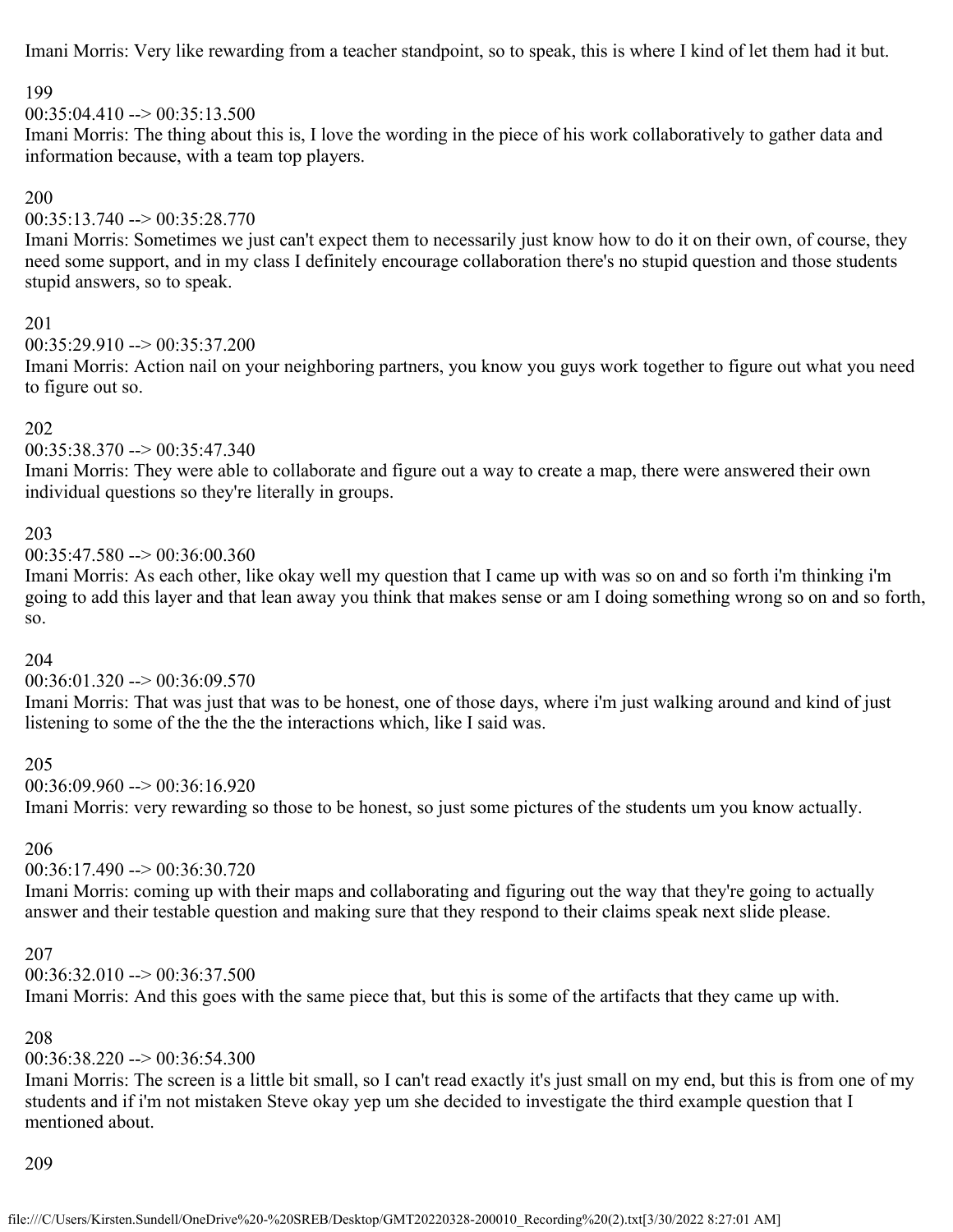### $00:36:55.980 \rightarrow 00:37:14.580$

Imani Morris: phenomena say no, it was like the second sorry, is there a relationship between um or or in what areas are humans most or least impacted by volcanic activity so she created her map as her evidence, and you know, to help to support her claim, where she felt like.

### 210

 $00:37:16.290 \rightarrow 00:37:25.380$ 

Imani Morris: People who lived near volcanoes will be you know impacted the most so on so forth, she even added a layer for population density.

### 211

00:37:25.740 --> 00:37:30.900

Imani Morris: which I didn't even tell her about that type of social it's like Okay, well, I can put population density on here.

### 212

00:37:31.140 --> 00:37:43.590

Imani Morris: And I can just show how certain areas on the globe, they have a greater population density will probably be more impacted by the volcanoes that are situated near them will say hey that's perfect.

#### 213

 $00:37:44.370 \rightarrow 00:37:58.920$ 

Imani Morris: So that was her map i'm her you know her artifact her evidence and she even did a writeup to kind of to show how you know PR map is used as evidence to support her claim.

#### 214

#### $00:38:00.240 \rightarrow 00:38:18.060$

Imani Morris: great experience I am so excited to hear about you guys learn more about the matchmaking tool, it is phenomenal I, to be honest i've kind of gone over it several times and just play with the layers and seen other things that I can do in my class that's it.

#### 215

 $00:38:20.670 \rightarrow 00:38:22.380$ LaTonya Bolden- SREB: Thank you so much, Miss Morris.

### 216

 $00:38:22.470 \rightarrow 00:38:23.460$ Imani Morris: you're welcome.

### 217

00:38:28.980 --> 00:38:44.280

Tyson Brown: That was great thanks Morris, I appreciate the shout out to our many resources and i'm just going to give a quick survey of what we feature Just to give you an idea of what you can find at the resource library, because it features a range of resources.

#### 218

 $00:38:45.660 \rightarrow 00:38:54.540$ 

Tyson Brown: From lessons like this one about symbiotic relationships in the marine ecosystems in which students analyze videos.

#### 219

 $00:38:54.990 \rightarrow 00:39:14.160$ 

Tyson Brown: To make observations about species populations and communities of organisms and discuss their symbiotic relationships, then they create a hypothetical marine ecosystem and describe the adaptive trophy and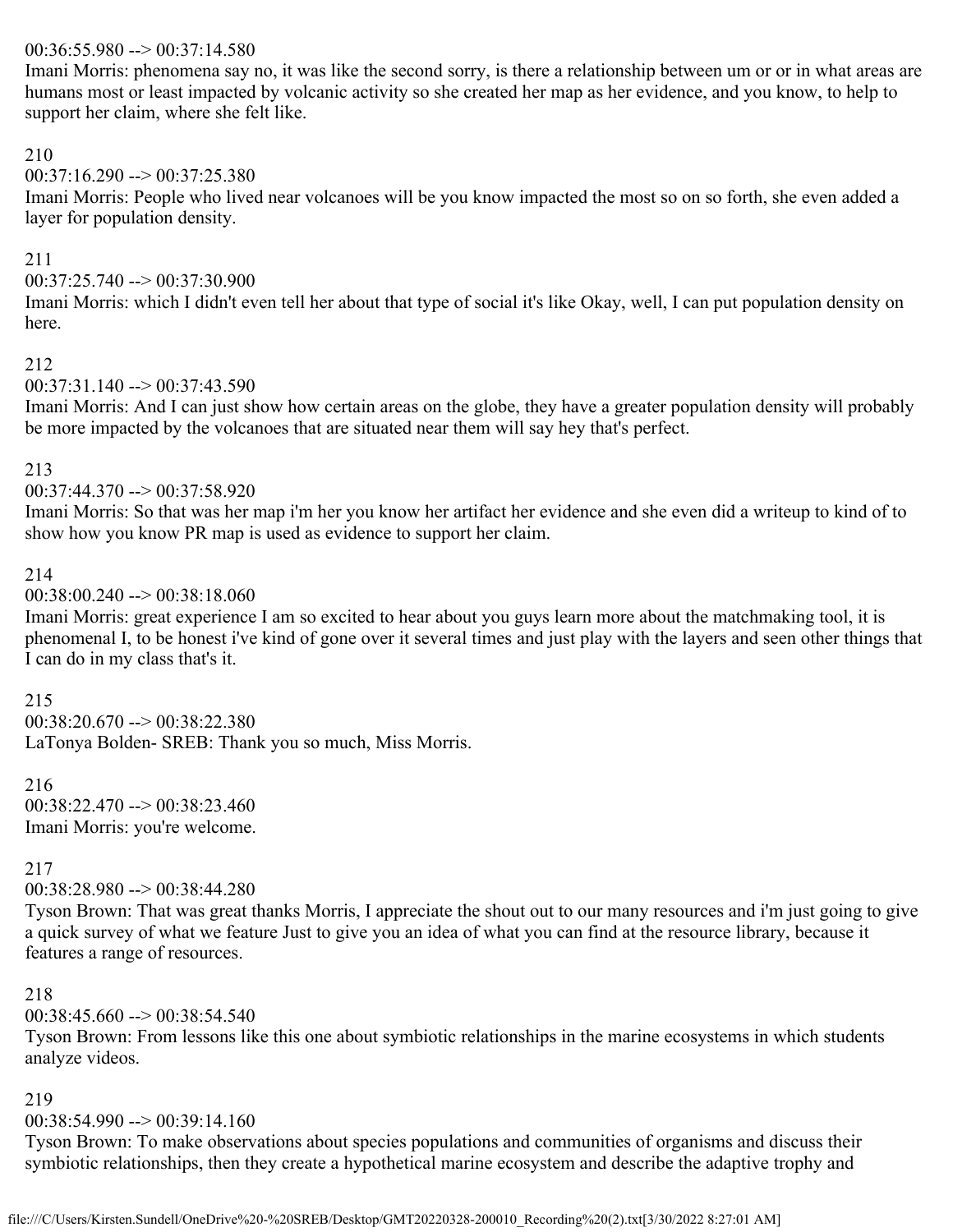symbiotic relationships between the biotic and a biotic components of the ecosystem.

## 220

 $00:39:15.390 \rightarrow 00:39:31.650$ 

Tyson Brown: let's go on to the next one, the resource library also includes shorter activities like this one called exploring how robots move in which students experiment with semantics and hydraulics and apply these systems to produce movement in their own robots.

221  $00:39:32.820 \rightarrow 00:39:33.750$ Tyson Brown: let's go to the next one.

## 222

00:39:35.370 --> 00:39:54.720

Tyson Brown: The library features a large number of articles, like this one about GMOs and chocolate and how genetic engineering may be used to stave off an impending chocolate shortage brought about by climate change, and this particular article also is level so that there are variety of readings.

### 223

00:39:55.740 --> 00:40:08.100

Tyson Brown: skill levels available to your students, so if you need a resource that is a little easier to access, then there is a version of it in that collection.

224 00:40:09.240 --> 00:40:11.430 Tyson Brown: And then the final resource.

## 225

 $00:40:12.870 \rightarrow 00:40:18.900$ Tyson Brown: That we have is another one we're connected to genetic engineering, this one is a infographic.

## 226

 $00:40:19.650 \rightarrow 00:40:35.820$ 

Tyson Brown: which shows how scientists use crispr technology to edit genes for different characteristics note that this infographic is supported by a series of ideas to guide at a discussion about hypotheses and experimentation, so, in addition to the infographic we've we've.

## 227

00:40:36.840 --> 00:40:43.800 Tyson Brown: elaborated on it to give teachers, a quick quick glimpse into how they could use it in the classroom.

## 228

 $00:40:45.120 \rightarrow 00:40:46.230$ Tyson Brown: let's go to the next slide.

## 229

 $00:40:49.530 \rightarrow 00:40:59.910$ 

Tyson Brown: All right, alright so as I showed earlier National Geographic is, among other things, known for its videography and I wanted to.

## 230

 $00:41:00.720 \rightarrow 00:41:13.650$ 

Tyson Brown: show this video of explorer toe for white who uses recycled cell phones to find solutions to the problem of illegal logging in remote roof rain forest to stop deforestation.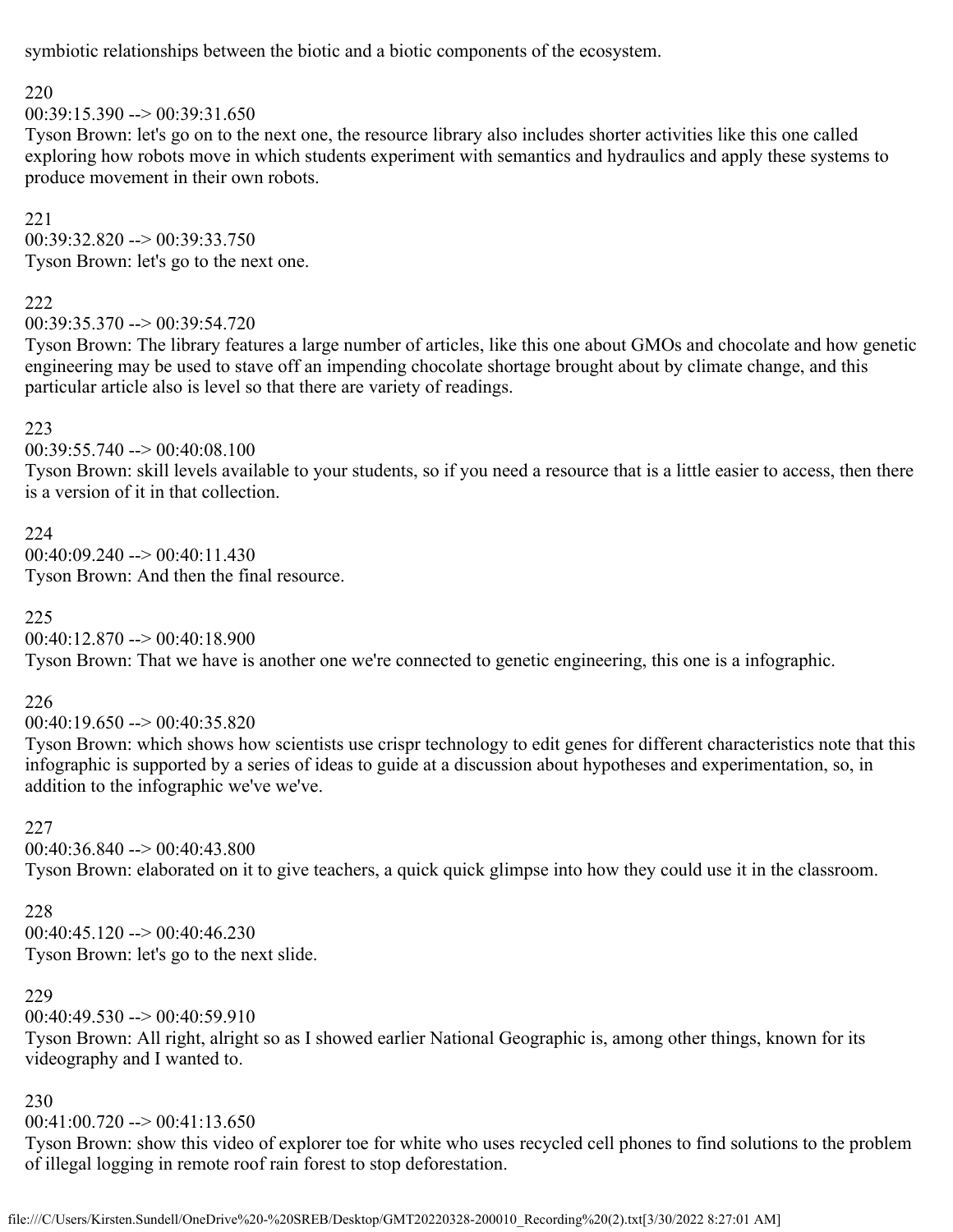231  $00:41:15.030 \rightarrow 00:41:17.850$ Tyson Brown: done if we could cab over the next.

### 232  $00:41:19.920 \rightarrow 00:41:21.480$ Tyson Brown: Video and take a look at that.

233

 $00:41:24.720 \rightarrow 00:41:25.470$ Tyson Brown: If you still have it.

234

00:41:34.770 --> 00:41:35.220 Tyson Brown: There you go.

235

 $00:41:42.240 \rightarrow 00:41:47.340$ I think if we have one central challenge of our generation right now is to make sure the forest themselves can survive.

236

00:41:48.660 --> 00:41:51.780

But 13 forest is one of the fastest cheapest ways justify climate change.

237

 $0.41:53.160 \rightarrow 0.42:00.720$ 

These forests are born, the greatest resources that we could possibly hope for in the history of the planet, and I think the world when faced with the consequences would love to keep them.

238

 $00:42:02.070 \rightarrow 00:42:12.420$ 

My mission is to make sure that we can build a system come with plans complex techniques come up with strategies, whereby the entire forest to the world, all these natural ecosystems be protected.

## 239

 $00:42:14.790 \rightarrow 00:42:25.890$ 

My name is Joe for white National Geographic explorer and the founder reinforce connection during force connection is this organization that said that I run this largely about trying to stop illegal logging in the rain forest.

## 240

00:42:27.600 --> 00:42:30.480 Where do you live in a city or a lot of coastline on a mountaintop.

## 241

 $00:42:30.960 \rightarrow 00:42:37.200$ 

Everywhere you are a climate change will affect you in some way but it's such a big global problem that a lot of people struggle with ways that they can have an effect.

## 242

 $00:42:37.770 \rightarrow 00:42:40.320$ 

there's a lot of great ways we can do that when it comes to consuming energy.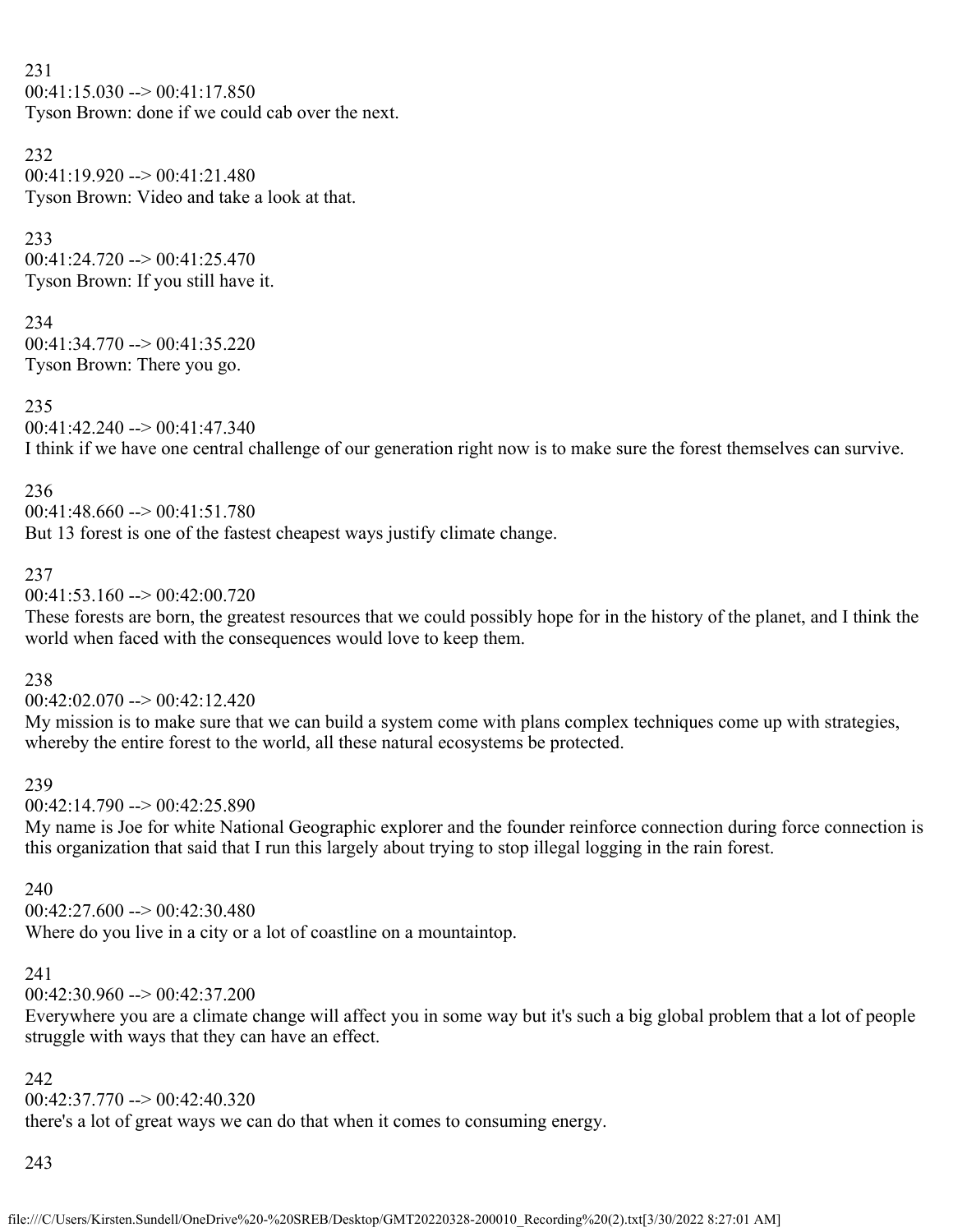### 00:42:41.100 --> 00:42:50.760

But, most people don't realize that deforestation is the second largest contributor climate change trees, we know they take carbon dioxide atmosphere, but the thing is a trio live it'll die.

### 244

 $00:42:51.090 \rightarrow 00:43:00.270$ 

decompose and so you have this huge carbon sink, and when you cut a tree down, especially if you burn it that stuff gets exposed to the air and if you can post it and all that carbon gets released like a carbon bomb.

## 245

 $00:43:02.760 \rightarrow 00:43:06.000$ 

Tyson Brown: 90% of all the logging taking place in the rain forest.

## 246

00:43:08.040 --> 00:43:13.410

Tyson Brown: So that's an example of one of what one of ours explores to do is another great example of how.

## 247

00:43:14.730 --> 00:43:30.420

Tyson Brown: explorer has used a variety of experiences and skill sets to carve out a career and even create his own nonprofit to support his career in protecting the rainforest let's go to the next slide.

## 248

 $00:43:31.620 \rightarrow 00:43:36.150$ 

Tyson Brown: The next portion of this slide that's going to be a feature of a mapmaker resource.

### 249

 $00:43:37.890 \rightarrow 00:43:46.950$ 

Tyson Brown: And that is part of our award winning mapping tool mapmaker interactive this map layer that we're going to show you in just a second.

### 250

 $00:43:47.340 \rightarrow 00:43:59.700$ 

Tyson Brown: incorporates a data set that helps students, develop a better understanding of how much water is available to local populations globally and you're going to I think it'll be tapped over and your tabs up above.

## 251

 $00:44:03.150 \rightarrow 00:44:14.520$ 

Tyson Brown: Its kindle left I think it's one of the first ones yeah there you go that drinking there you go and if you could just open up the mapmaker layer it'll take us into mapmaker.

## 252

00:44:21.240 --> 00:44:30.870

Tyson Brown: So if you go yeah there you go you're in the lair perfect all right, let me pull up my description of that because I wanted to share what this mapmaker layer is.

## 253

 $00:44:31.290 \rightarrow 00:44:44.220$ 

Tyson Brown: It features or shows a percentage of the population in the world that access is there, drinking water from unprotected sources such as dug wells springs rivers, lakes ponds are canals.

### 254

00:44:44.940 --> 00:44:56.550

Tyson Brown: The data comes from the world resources Institute and it's an index, which means that it prizes data and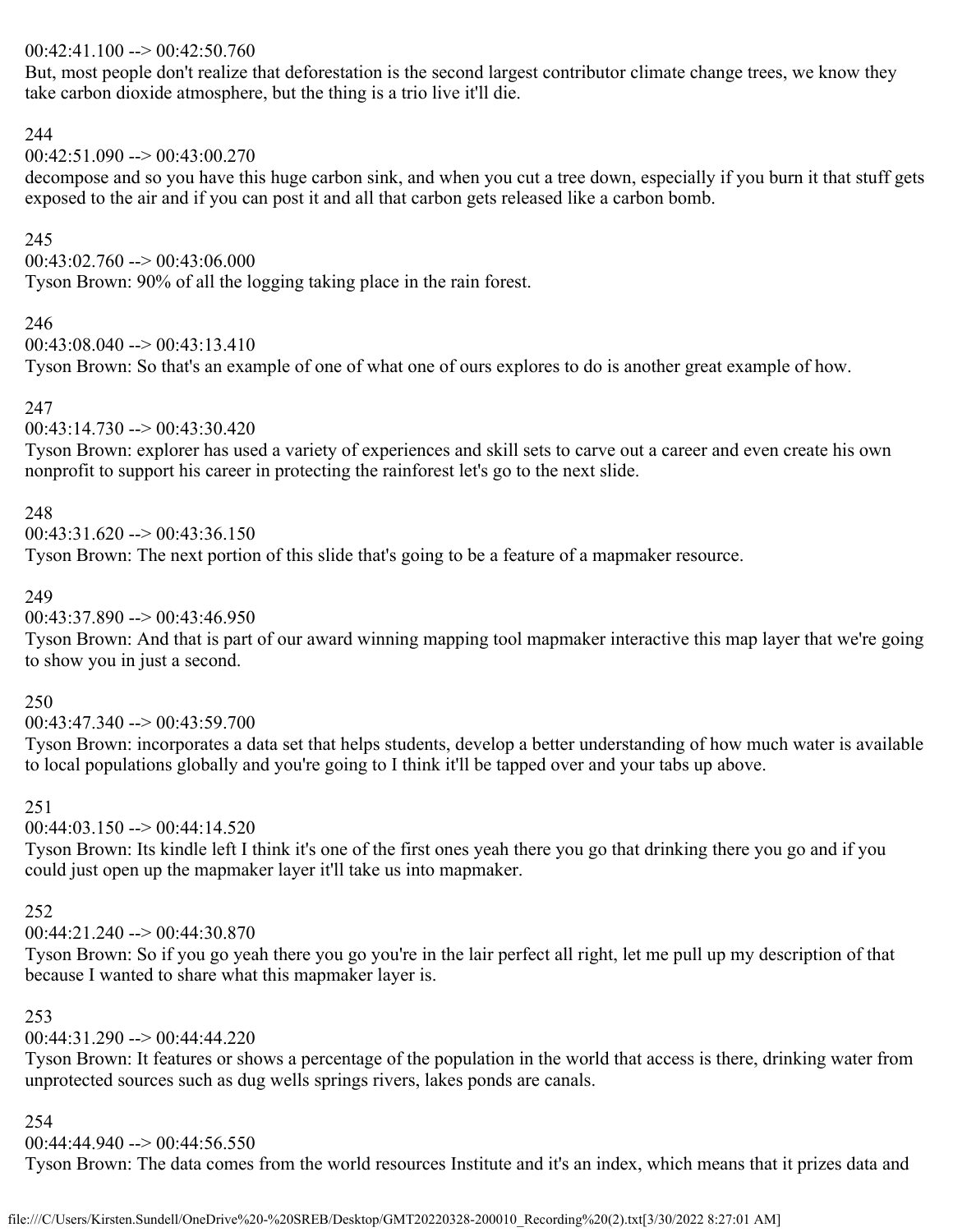illustrated 13 different types of water related risks, such as the amount.

## 255

 $00:44:57.000 \rightarrow 00:45:06.600$ 

Tyson Brown: Water quality local regulations, etc, some areas of the Sahara have little water, but there are so few people that the risk to water as a result as low.

## 256

 $00:45:07.050 \rightarrow 00:45:17.490$ 

Tyson Brown: and other places have high populations with low water availability or safe instruct infrastructure to access water and those will show as read, so one of the things that I wanted to call your attention to.

## 257

00:45:18.150 --> 00:45:24.780 Tyson Brown: As you go into the data if you could hit the plus market though right bottom corner of this map.

### 258

 $00:45:25.860 \rightarrow 00:45:29.550$ Tyson Brown: You can zoom in on it see that plus just above there.

### 259

 $00:45:32.640 \rightarrow 00:45:36.480$ Tyson Brown: there's a plus minus that will zoom in or zoom out there you go.

## 260

 $00:45:37.410 \rightarrow 00:45:53.490$ 

Tyson Brown: So zoom in in the United States you'll see that we have relatively low risk across this country low or low to medium risk depending on where you are, if you use the if you just tap on the map and drag it upward you can show.

## 261

 $00:45:55.020 \rightarrow 00:45:56.010$ Tyson Brown: Central America.

262

 $00:45:57.150 \rightarrow 00:45:59.910$ Tyson Brown: which has a very different risk profile.

### 263

 $00:46:01.350 \rightarrow 00:46:21.330$ 

Tyson Brown: It will show that from Guatemala to Nicaragua it's it's almost entirely in bright red and that's because the the access to clean water is is a lot more affected by both infrastructure and population density there and is one of the driving forces for immigration.

### 264

00:46:22.530 --> 00:46:39.000

Tyson Brown: into the United States, in addition to a lot of other factors, so this is something that's only going to get worse as climate change, worse, and the map itself is so data driven it does take a while to render but I encourage you to check this out, this is built on.

## 265

 $00:46:40.170 \rightarrow 00:46:45.810$ Tyson Brown: Technology called our GIs this particular company that uses it is called Ezra.

## 266

file:///C/Users/Kirsten.Sundell/OneDrive%20-%20SREB/Desktop/GMT20220328-200010\_Recording%20(2).txt[3/30/2022 8:27:01 AM]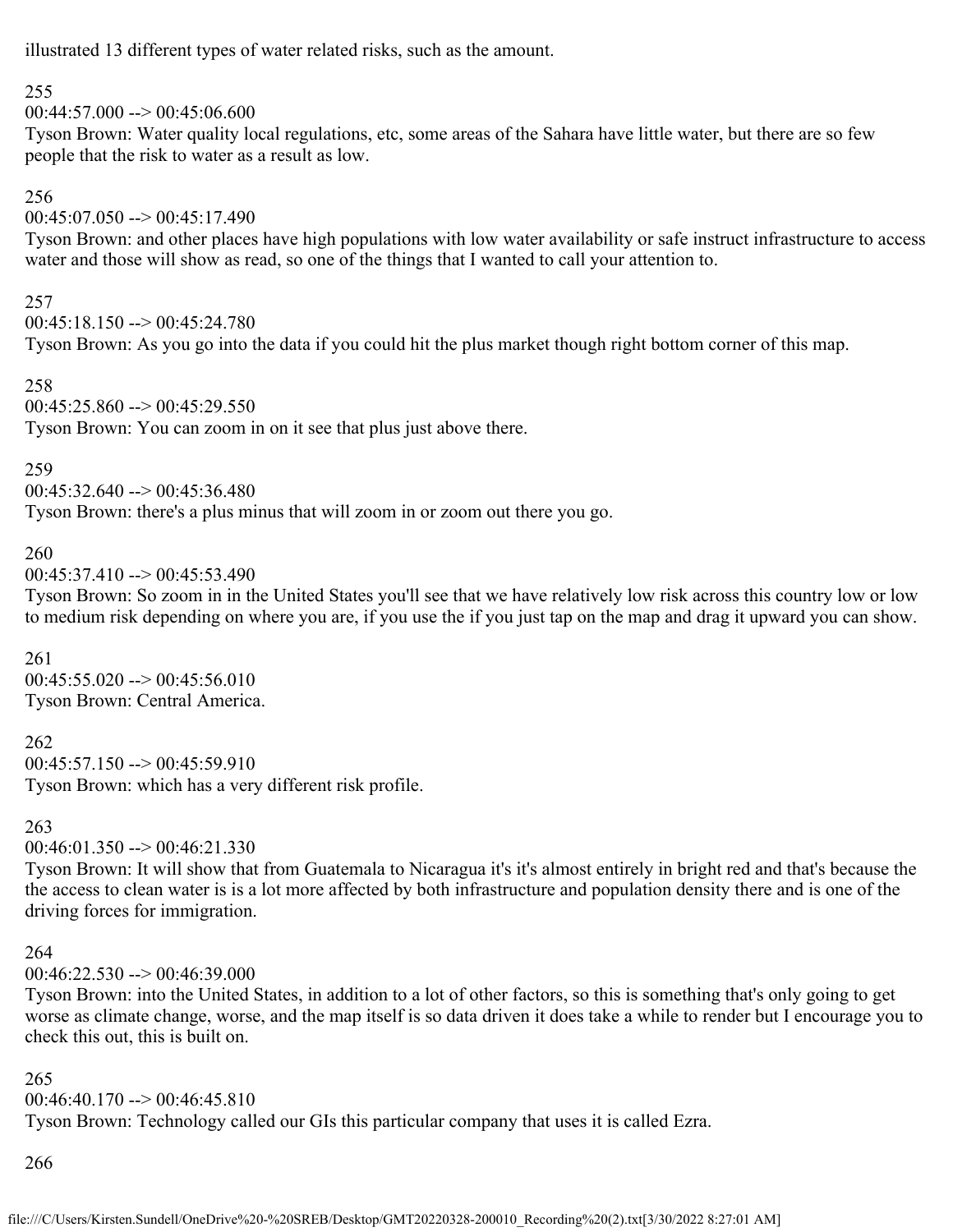## 00:46:47.070 --> 00:47:02.100

Tyson Brown: And we have created a version of those maps that is accessible to your learners and easier for you to implement in the classroom so I encourage you to check that out, and if you want.

### 267

## 00:47:04.350 --> 00:47:07.410

Tyson Brown: done let's go back to the slide the opening slide.

## 268

 $00:47:10.560 \rightarrow 00:47:21.090$ 

Tyson Brown: In the slideshow and there will show the third component that I wanted to share with you, which is a proof ppl unit, so if you're.

## 269

 $00:47:21.870 \rightarrow 00:47:26.910$ 

Tyson Brown: One of the if you're searching for a fully fledged project based learning unit.

## 270

 $00:47:27.630 \rightarrow 00:47:37.290$ 

Tyson Brown: We have this one that explores the risks of climate change, in which students examine key causes and impacts of climate change on the earth's atmosphere and oceans.

## 271

 $00:47:37.680 \rightarrow 00:47:46.020$ 

Tyson Brown: As well as mitigation and adaptation strategies students will analyze data from long term observations of climate in the air and underwater.

## 272

 $00:47:46.470 \rightarrow 00:47:59.640$ 

Tyson Brown: Using graphs to convince Community Members to sign a climate change challenge pledge of their own design and let's go ahead and open the unit, so if you go to the tab over to that particular one and.

## 273

00:48:00.900 --> 00:48:12.960

Tyson Brown: scroll down just a little bit and you'll see that unit at a glance the right next to the image exactly and let's yeah I think that's probably big enough for folks to read.

## 274

 $00:48:13.980 \rightarrow 00:48:19.110$ 

Tyson Brown: And you'll see that this unit offers four weeks or 19 hours of instruction.

## 275

 $00:48:20.040 \rightarrow 00:48:29.820$ 

Tyson Brown: With up to 20 activities exploring the unit driven driving question, how can we communicate evidence of climate change, to convince our Community to act.

## 276

 $00:48:30.780 \rightarrow 00:48:38.190$ 

Tyson Brown: As a product to call an ad unit students analyze the data and use it to create a climate change is a climate pet pledge, as I mentioned before.

### 277

00:48:38.820 --> 00:48:48.060

Tyson Brown: With three relevant strategies to mitigate climate change, they present their work to school, the school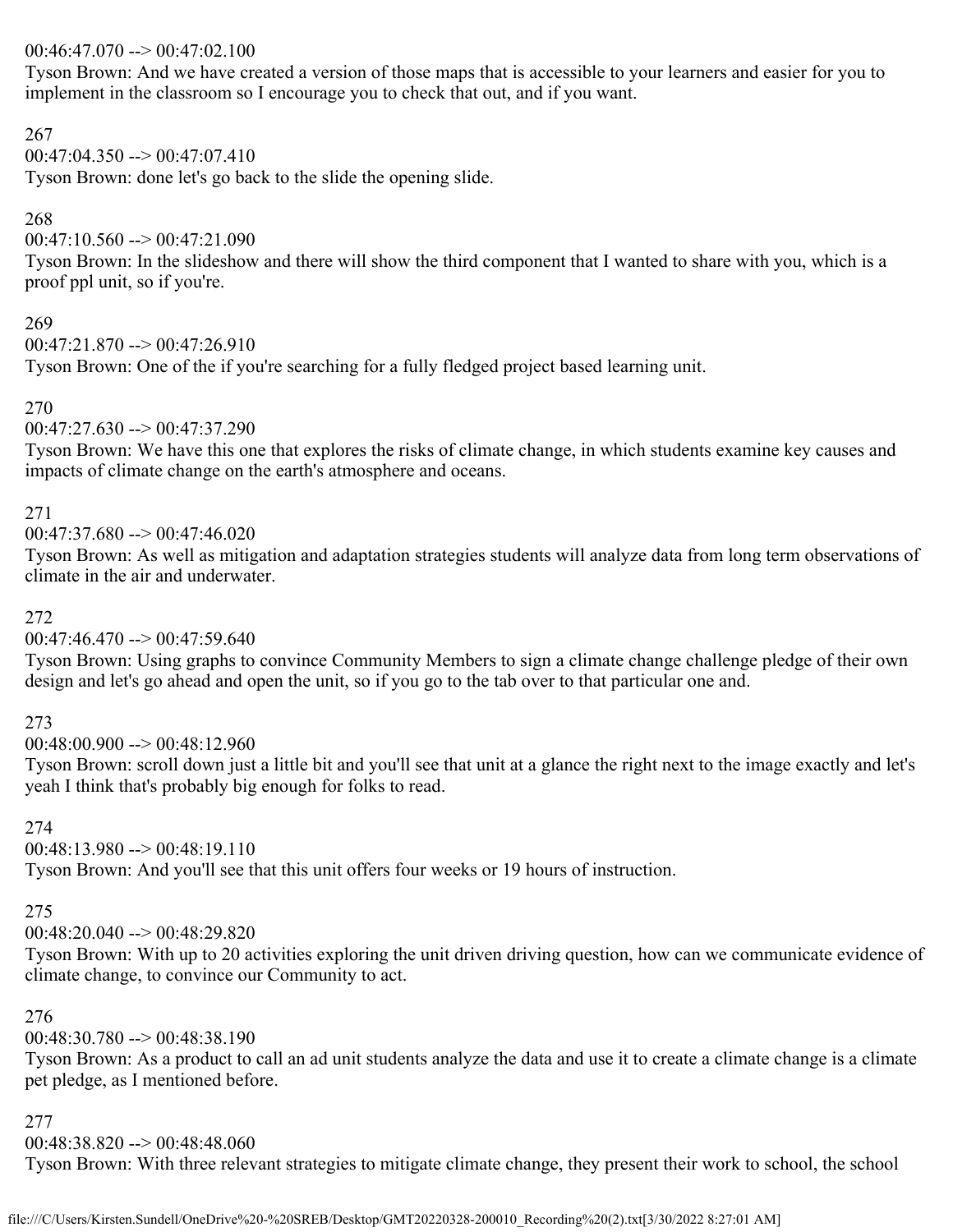community to convince others to help them address climate change.

## 278

 $00:48:49.050 \rightarrow 00:48:59.940$ 

Tyson Brown: Among the strategies that you can employ in as as I read this one we scroll down into the lesson six sections so just a little bit further there you go.

## 279

 $00:49:03.030 \rightarrow 00:49:09.450$ 

Tyson Brown: We can activate prior knowledge of climate change and its causes and consequences, where the gallery walk so students will.

## 280

 $00:49:10.590 \rightarrow 00:49:19.650$ 

Tyson Brown: discuss a video while they're doing this lesson video that shows current climate change effects and now read encyclopedic articles articles.

## 281

00:49:19.950 --> 00:49:31.890

Tyson Brown: To define and distinguished the terms, climate change and global warming and finally students will record their pre existing knowledge and question in result response to the unit challenge.

## 282

00:49:32.370 --> 00:49:39.210

Tyson Brown: In less than two students will examine the causes and effects of extreme weather events and read.

## 283

00:49:39.900 --> 00:49:49.500

Tyson Brown: and read to contrast weather and climate an Expo create in revived models of extreme weather events using knowledge of weather variables and finally students will link.

## 284

00:49:49.890 --> 00:49:58.860

Tyson Brown: extreme weather events and climate change students use an interactive graph and long term data sets as well as they create their own graphical representations of weather data.

## 285

 $00:49:59.520 \rightarrow 00:50:06.810$ 

Tyson Brown: And, in less than three students make and evaluate predictions related to climate changes effects on the oceans.

## 286

 $00:50:07.260 \rightarrow 00:50:14.820$ 

Tyson Brown: Using evidence from videos articles and demonstrations next little exam analyze and graph data on ocean acidification.

## 287

 $00:50:15.180 \rightarrow 00:50:25.320$ 

Tyson Brown: Sea surface temperature and changes and sea level and finally students will use the data and their visualizations to make evidence based predictions and examine adaptation technologies.

## 288

 $00:50:25.890 \rightarrow 00:50:32.790$ 

Tyson Brown: And then the final lesson students will explore the human effects of climate change and global strategies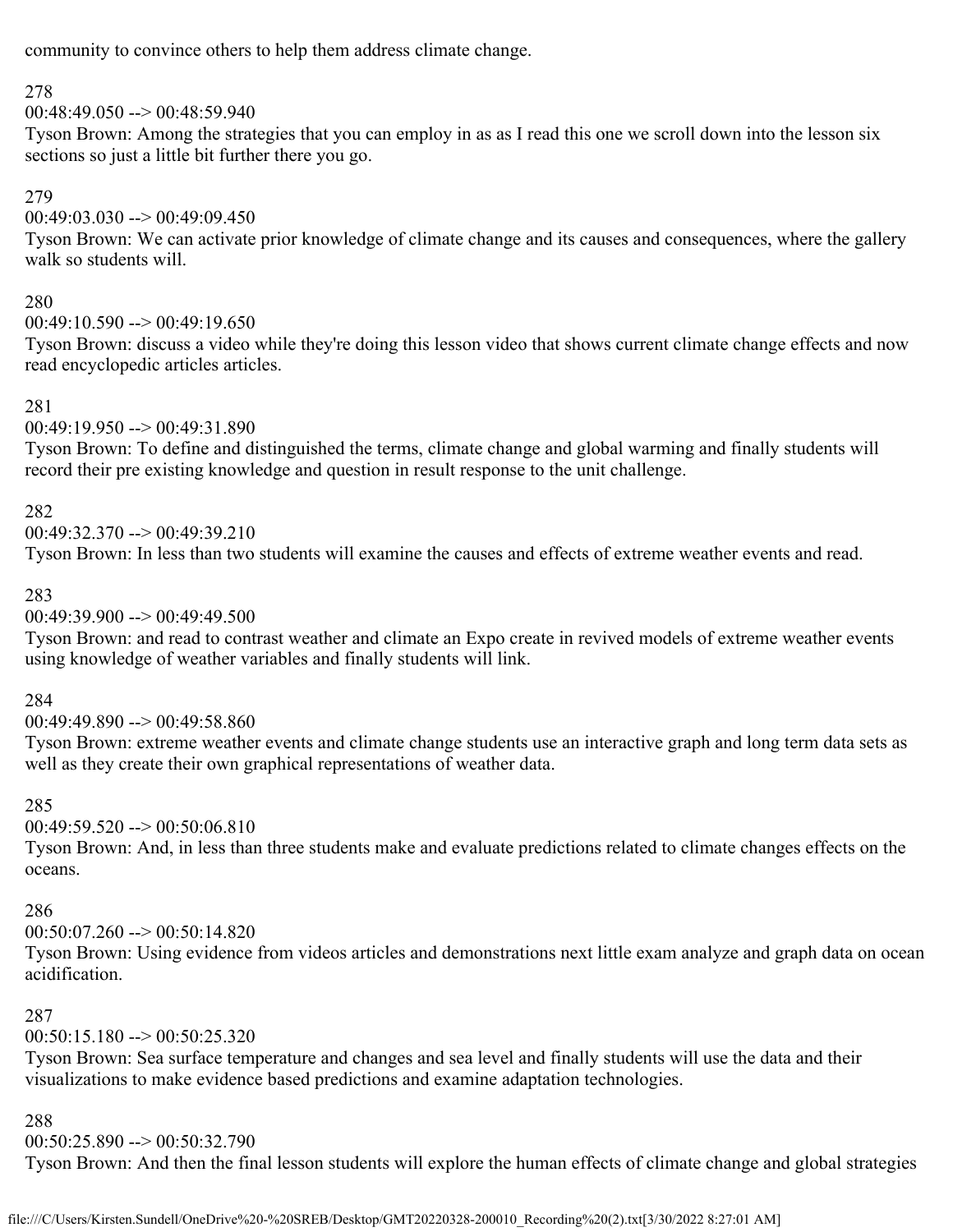for mitigation at that station.

#### 289

 $00:50:33.240 \rightarrow 00:50:40.110$ 

Tyson Brown: Next they'll track their own carbon footprint and interview the school Community members to identify key carbon admitting behaviors.

### 290

 $00:50:40.590 \rightarrow 00:50:50.010$ 

Tyson Brown: Finally, students will design and present a climate change challenge pledge to others in the school community to commit to reducing their climate impact.

### 291

 $00:50:50.730 \rightarrow 00:51:04.830$ 

Tyson Brown: So it's a range a whole arc of activity that the students engage in both learning about climate change and the ways that that the world contributes to it and how they individually and collectively can address this.

### 292

 $00:51:06.570 \rightarrow 00:51:18.690$ 

Tyson Brown: And I think that's it for this slide so let's go on to the next one, which is where you can find information about the resource library.

### 293

 $00:51:20.970 \rightarrow 00:51:22.770$ Tyson Brown: tanya I don't know if you want to lead the group.

294  $00:51:23.160 \rightarrow 00:51:24.240$ Tyson Brown: Yes, over here.

## 295

 $00:51:24.720 \rightarrow 00:51:43.110$ 

LaTonya Bolden- SREB: Absolutely, so, if you would go in the chat if you someone will all of you, if you can put in topics, you can just tell us topics that you would like to research in the library, so we would like, for you all, just to give us some topics okay chemical reactions.

### 296  $00:51:44.850 \rightarrow 00:51:45.540$ Tyson Brown: let's try.

### 297

 $00:51:46.620 \rightarrow 00:51:51.240$ Tyson Brown: don if you could just type in chemical reactions in the search by topic.

298  $00:51:52.680 \rightarrow 00:51:53.970$ Tyson Brown: window yeah there you go.

### 299

 $00:52:03.540 \rightarrow 00:52:09.270$ Tyson Brown: There we go we've got an article that encyclopedic entry that talks about bioluminescence.

300 00:52:11.340 --> 00:52:18.750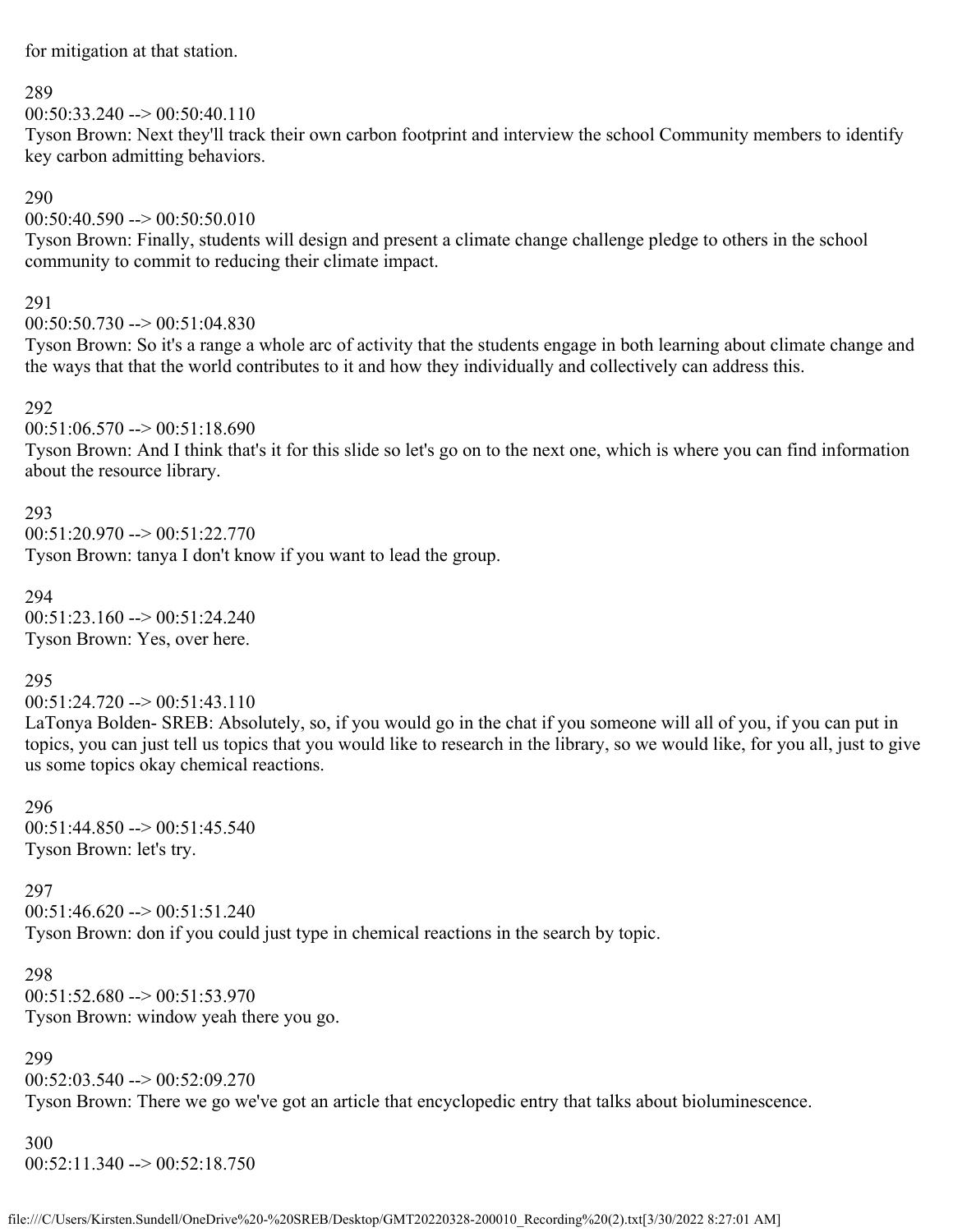Tyson Brown: we've got a level article, the conservation of matter during physical and chemical changes so a variety of things.

301  $00:52:20.550 \rightarrow 00:52:22.110$ Tyson Brown: Electricity and magnetism.

302  $00:52:23.610 \rightarrow 00:52:25.530$ Tyson Brown: When you go back up to that the top down.

303

00:52:27.930 --> 00:52:39.210

Tyson Brown: And to start it clear hit the X, to the right of your search box there and that'll clear on everything and take us back to the beginning and was he tried to try, electricity and magnetism.

304  $00:52:39.330 \rightarrow 00:52:42.660$ LaTonya Bolden- SREB: Yes, electricity magnetism so we have there.

305

 $00:52:55.830 \rightarrow 00:52:56.580$ Tyson Brown: And you'll see that.

306 00:52:57.960 --> 00:53:02.250 Tyson Brown: As you scroll down in the left, rail, there are.

307

 $00:53:04.470 \rightarrow 00:53:19.320$ 

Tyson Brown: A little parents article numbers after each one of the filters, so there there's number after grade six there's a number after activity, I think it's it may be 44 could be 84.

308

 $00:53:20.220 \rightarrow 00:53:34.680$ 

Tyson Brown: I can't quite read it with my own eyes, but that gives you a sense of the number of resources that happened to feature that topic word in them, and if you were looking for something specific let's say you were just looking for.

309

 $00:53:35.940 \rightarrow 00:53:49.140$ 

Tyson Brown: materials maps that the talked about electricity, you could just click on the box that left of maps and there you'll see that we talked about energy production, here in the United States in other parts of the world.

310  $00:53:51.090 \rightarrow 00:53:54.600$ Tyson Brown: So there are a number of ways to look at this topic.

311 00:53:55.980 --> 00:53:57.180 Tyson Brown: If you clear that.

312  $00:53:58.650 \rightarrow 00:54:03.510$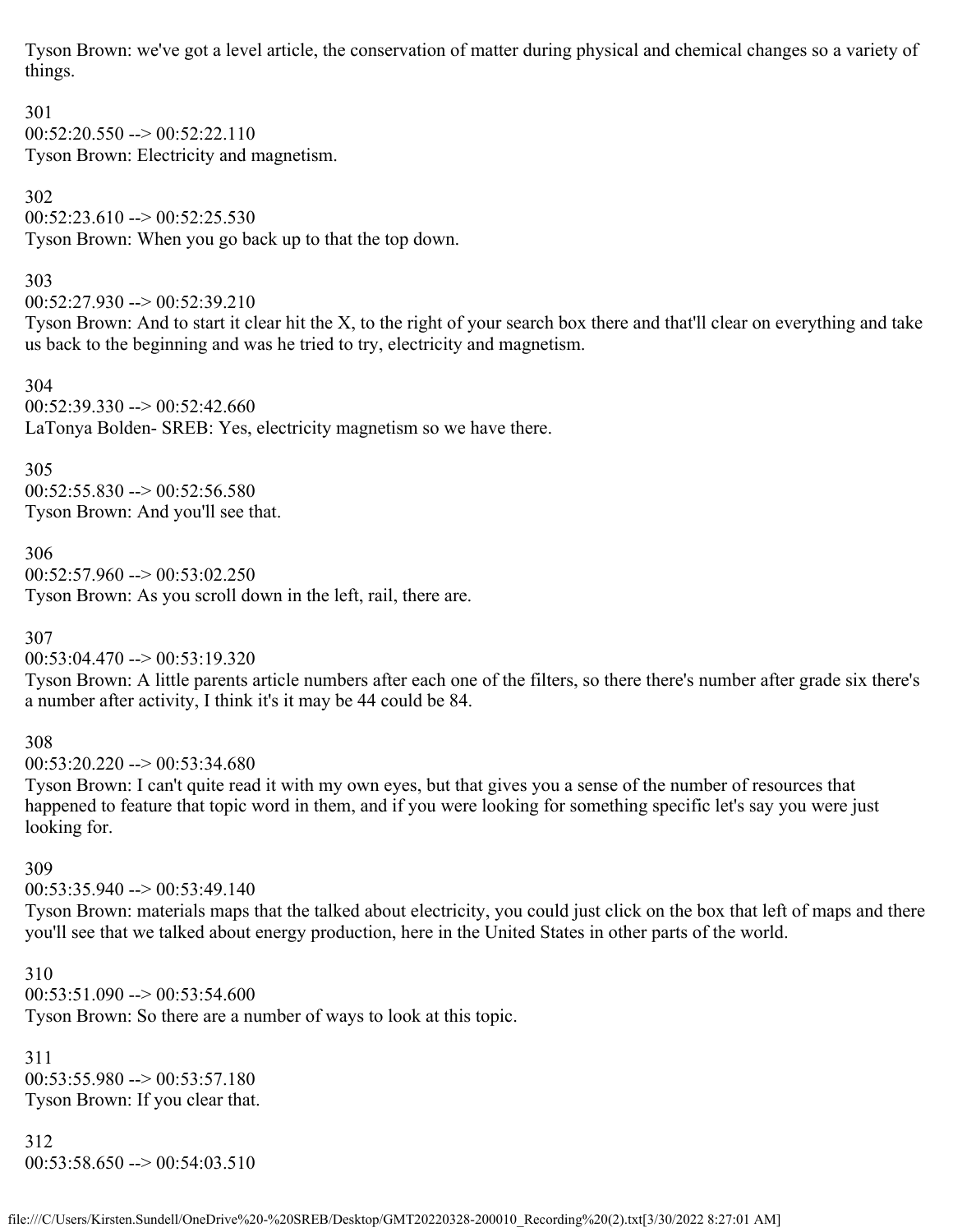Tyson Brown: filter just below or yeah cleared their to.

313

 $00:54:04.710 \rightarrow 00:54:06.300$ Tyson Brown: That just takes it all the maps.

314

 $00:54:08.370 \rightarrow 00:54:20.670$ 

Tyson Brown: Next to filters and saves you'll see clear and then it says one if you if you click on that it'll eliminate all of the filters, we can go back to another topic battalion you see another topic, you want to look at.

315  $00:54:20.700 \rightarrow 00:54:23.640$ LaTonya Bolden- SREB: Yes, let's do genetics.

316 00:54:29.760 --> 00:54:33.810 Tyson Brown: So there we even have a collection at the top, that has 30 resources in.

317 00:54:34.440 --> 00:54:35.490 Tyson Brown: Our collections.

## 318

00:54:35.490 --> 00:54:49.590

Tyson Brown: Our materials that we've curated that are particularly germane to the topic, and so, if you want a quick easy way to filter out all of the stuff that might be just sort of a false lead.

319

 $00:54:50.130 \rightarrow 00:54:59.070$ 

Tyson Brown: Go to a collection and we've already done some of the work for you to in this case collect materials about genetics there'll be articles that will be infographics.

## 320

 $00:54:59.970 \rightarrow 00:55:08.970$ 

Tyson Brown: Maybe some videos maps a whole variety of things, and if you click on the word genetics in that collection done it'll take you to the actual collection.

## 321

 $00:55:18.450 \rightarrow 00:55:27.330$ 

Tyson Brown: And this is a collection for middle school so it's grades five through eight and there are articles videos infographics lessons photographs and.

322  $00:55:28.650 \rightarrow 00:55:30.090$ Something called a central learn.

## 323

 $00:55:37.620 \rightarrow 00:55:49.260$ 

Tyson Brown: So that's a quick tour, I encourage you all to check it out yourself, in fact I think Scott, you may have in the comment area or the chat bar the link to the resource library.

324  $00:55:57.630 \rightarrow 00:56:06.240$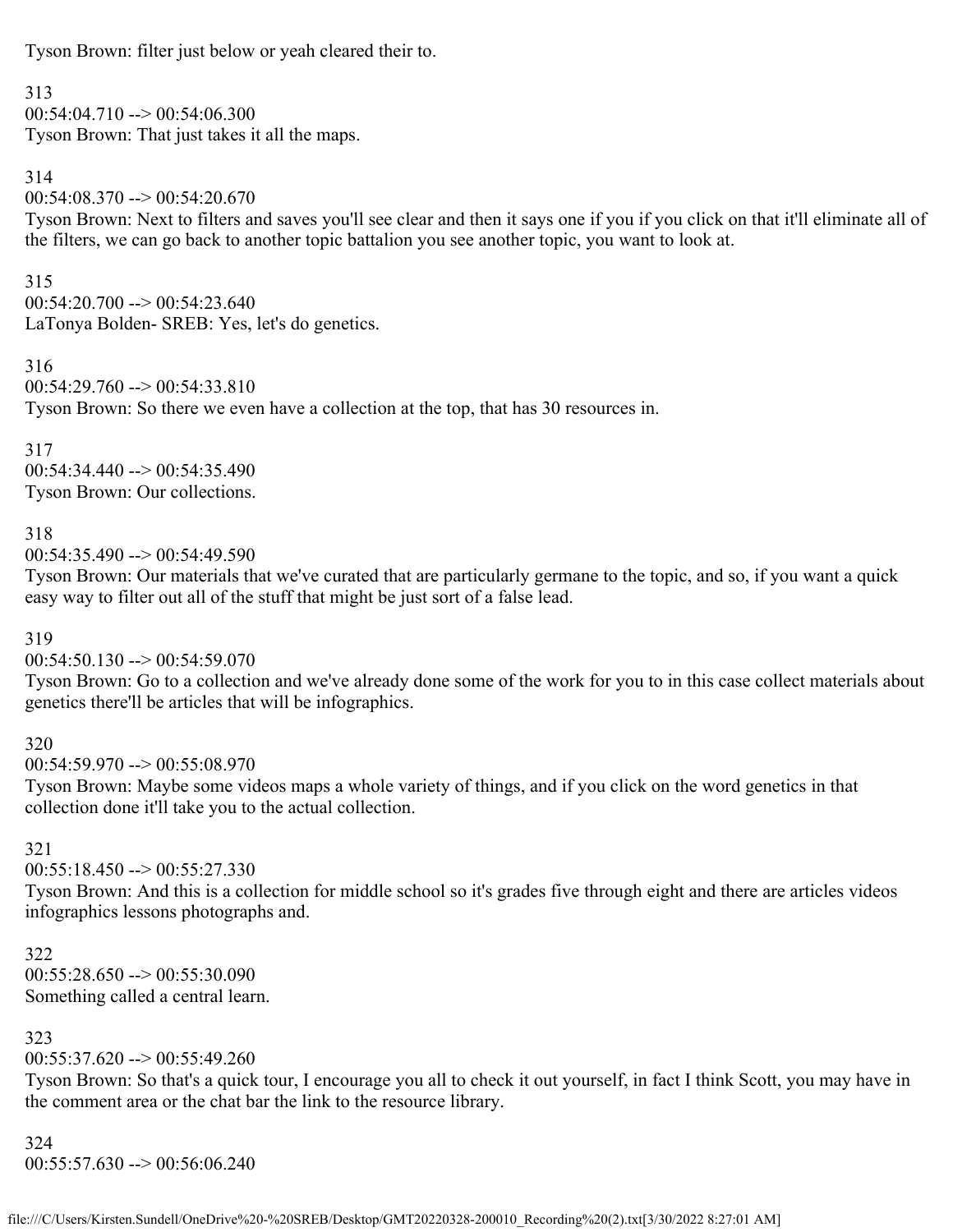LaTonya Bolden- SREB: So the read the link to the right the library is in the chat and the question here is this resource free to our schools.

## 325

 $00:56:06.750 \rightarrow 00:56:14.850$ 

Tyson Brown: It is, it is absolutely no all of the resource library materials are open access and free for everybody to see us.

326  $00:56:16.080 \rightarrow 00:56:17.040$ Okay.

### 327

00:56:18.240 --> 00:56:27.720

LaTonya Bolden- SREB: Great so in the chat long life for you just to talk about what upcoming units might you want to pair with materials with National Geographic.

328  $00:56:30.240 \rightarrow 00:56:31.860$ LaTonya Bolden- SREB: And don you have insights on that.

### 329

00:56:34.140 --> 00:56:41.580

Donn Kirkwood: Yes, um so you know just thinking about as we're wrapping up a fantastic school year that.

### 330

 $00:56:42.300 \rightarrow 00:56:49.770$ 

Donn Kirkwood: sounds, we have a little bit time to test out some resources on I definitely think this is a great opportunity.

### 331

 $00:56:50.520 \rightarrow 00:57:11.070$ 

Donn Kirkwood: to sing what's in there and and see how it lines to what you're teaching the last couple months of school and to be able to utilize some of these resources because they definitely have the real world connection and it aligns directly to our framework with making schools work.

332  $00:57:13.890 \rightarrow 00:57:15.720$ Donn Kirkwood: So it looks like we have some comments.

### 333

 $00:57:21.450 \rightarrow 00:57:29.910$ 

Tyson Brown: Sorry Kevin we have not had an outside evaluator that's something that we are planning to implement in the near future.

### 334

00:57:39.510 --> 00:57:58.170

LaTonya Bolden- SREB: Your brown talks about acids and bases as a topic that you want to unpack later in the school year and so as a chemistry person I saw that there are lots of activities for acids and bases pH and its relation to.

### 335

 $00:57:59.190 \rightarrow 00:58:06.150$ 

LaTonya Bolden- SREB: The real world and water quality, as well, so there are tons of resources there for that.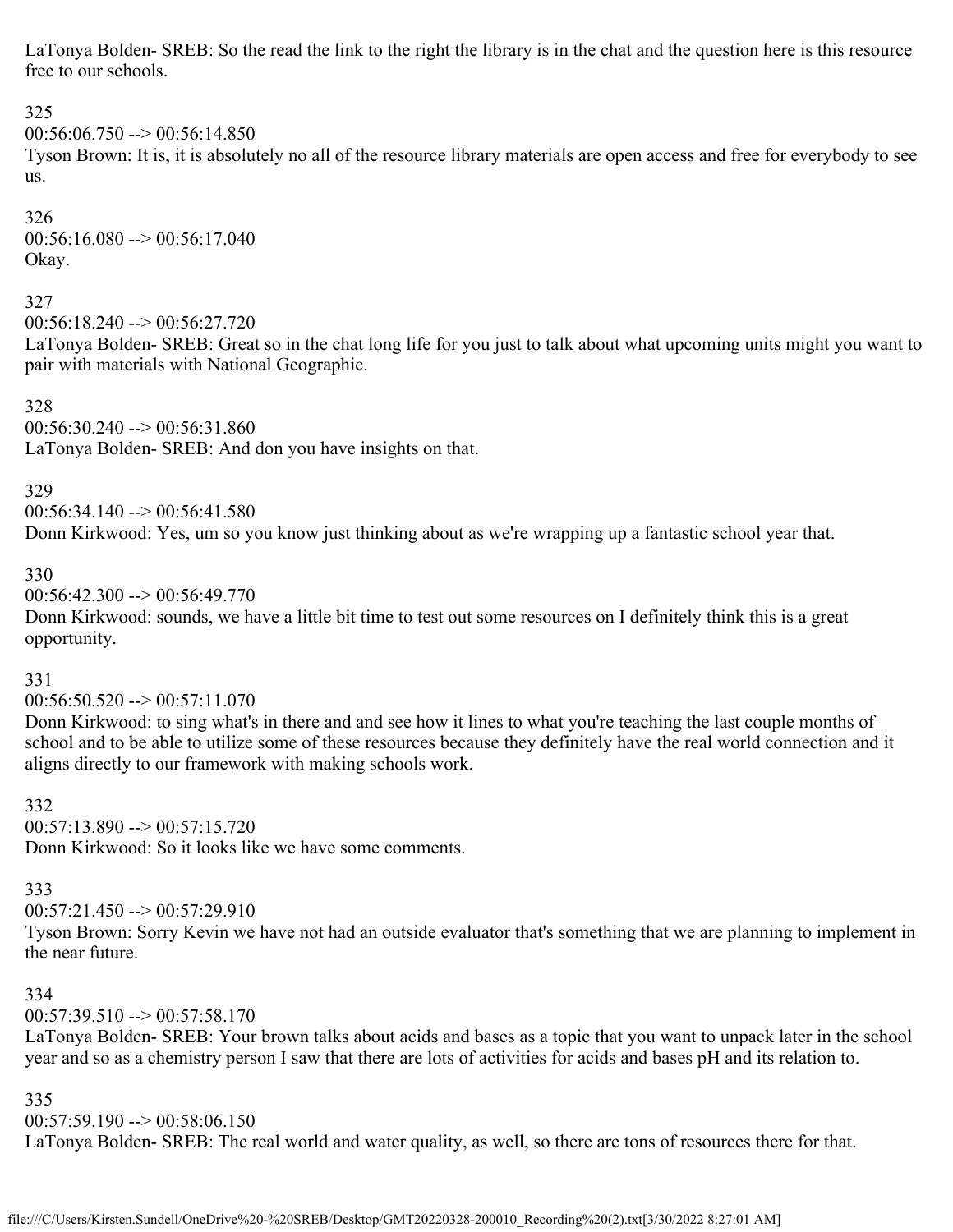## 336

 $00:58:15.990 \rightarrow 00:58:19.650$ 

Donn Kirkwood: And we do have some upcoming free webinars.

### 337

 $00:58:20.670 \rightarrow 00:58:38.610$ 

Donn Kirkwood: That we definitely would like to invite all our participants today on Monday April 25 we will be looking at national geographics and their social status, resources and then on Wednesday may 11 will be looking at the project based learning.

## 338

 $00:58:40.260 \rightarrow 00:58:53.910$ 

Donn Kirkwood: The same location where you registered for this event, you could also register for other events and they all began at four o'clock and they finish up around 530.

### 339

 $00:58:57.840 \rightarrow 00:59:09.840$ 

Donn Kirkwood: Are there any questions we're gonna stay on to answer any questions that you might have you can feel free to unmute yourself or ask questions within the chat box.

### 340

 $00:59:19.710 \rightarrow 00:59:34.440$ 

LaTonya Bolden- SREB: And yes, Kevin I see that are the teacher action student actions for as far as the powerful instructional practices, yes, they are on the Sri be on website and also, I believe that Scott put them in the chat as well.

### 341

 $00:59:45.630 \rightarrow 00:59:51.120$ 

LaTonya Bolden- SREB: Yes, and Kirsten just posted the link to the powerful instructional practices homepage.

## 342

00:59:59.730 --> 01:00:00.150 Kevin Gaylor: Hello.

## 343

 $01:00:03.750 \rightarrow 01:00:05.190$ Scott Warren: Go ahead if.

## 344

 $01:00:05.220 \rightarrow 01:00:10.590$ 

Kevin Gaylor: I just ask a question okay in listening to I think it's miss Harris, I miss Maurice Maurice talk.

## 345

 $01:00:11.610 \rightarrow 01:00:24.300$ 

Kevin Gaylor: How you doing I was thinking about is there a protocol or a template of a protocol that kind of helps teachers structure, a lesson, such as someone she was talking about like.

### 346

 $01:00:25.770 \rightarrow 01:00:28.830$ 

Kevin Gaylor: Something that would say okay this this, this would be.

### 347

 $01:00:29.940 \rightarrow 01:00:36.330$ 

Kevin Gaylor: The resource that you could show as your do now your your bell ringer activity or your phenomenon.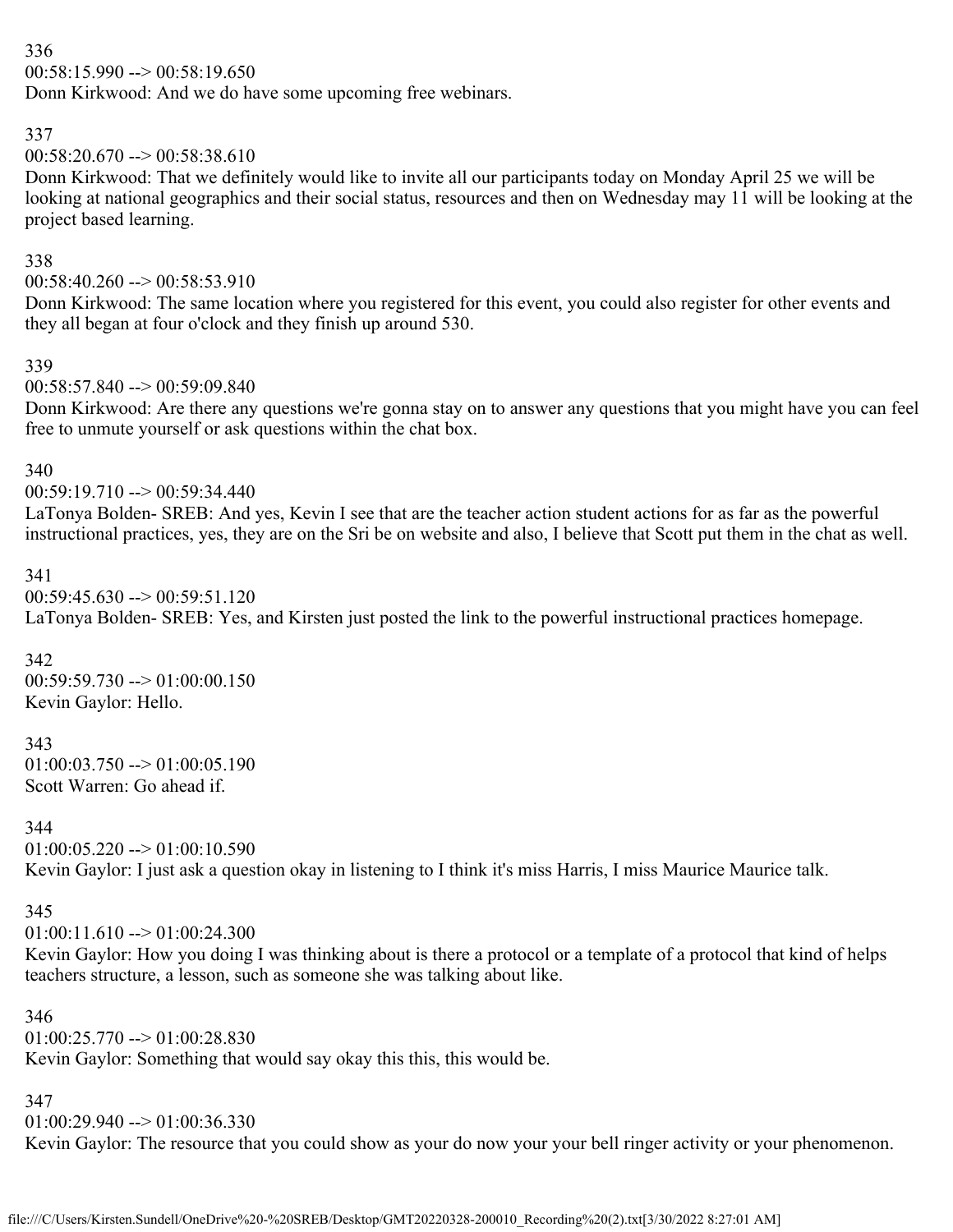## 348

 $01:00:37.860 \rightarrow 01:00:50.610$ 

Kevin Gaylor: This could be the phenomenon that you were wants to start with, and like she was saying, the students looked at we're looking at the videos and the main thing that they saw was no one volcano had a more.

### 349

 $01:00:51.450 \rightarrow 01:01:03.390$ 

Kevin Gaylor: Peaceful peaceful, but just a more kind of settled eruption as opposed to the one that was more explosive So is there is there, like a protocol, or something.

## 350

 $01:01:03.990 \rightarrow 01:01:14.310$ 

Kevin Gaylor: That you all can suggest have or show to help teachers kind of guided listen for those who may not be used to this type of instruction.

### 351

 $01:01:15.210 \rightarrow 01:01:26.400$ 

Kevin Gaylor: Like you know, this is, this is where you want to start this is where you want to go after you, you know start, and this is how you can incorporate some type of discussion piece.

### 352

 $01:01:28.890 \rightarrow 01:01:32.400$ 

Kevin Gaylor: You know if you have something like this available.

## 353

 $01:01:35.010 \rightarrow 01:01:39.030$ 

Imani Morris: Just curious well um i'll just comment on, in a sense of.

## 354

 $01:01:39.030 \rightarrow 01:01:41.190$ Imani Morris: How I went about going.

## 355

01:01:43.170 --> 01:01:46.410

Imani Morris: That resource that was shared with you guys about.

## 356

01:01:47.760 --> 01:02:03.870

Imani Morris: What was the acronym it pieces right, so I think that's a great guy i'm not i'll just say in my experience, I am a person that I like to you know play with resources and kind of think about other ways that I can do things, or you know.

### 357

 $01:02:04.980 \rightarrow 01:02:11.490$ 

Imani Morris: You know, ways that I can use the you know the resources, then my class I definitely rely on my plc.

## 358

 $01:02:12.630 \rightarrow 01:02:18.270$ 

Imani Morris: You know cuz sometimes you know just doesn't come in your head, but you know if you collaborate with other educators.

## 359

 $01:02:19.350 \rightarrow 01:02:27.330$ 

Imani Morris: It does help the kind of in these non that you get that flow now, I will say this is well i'm in my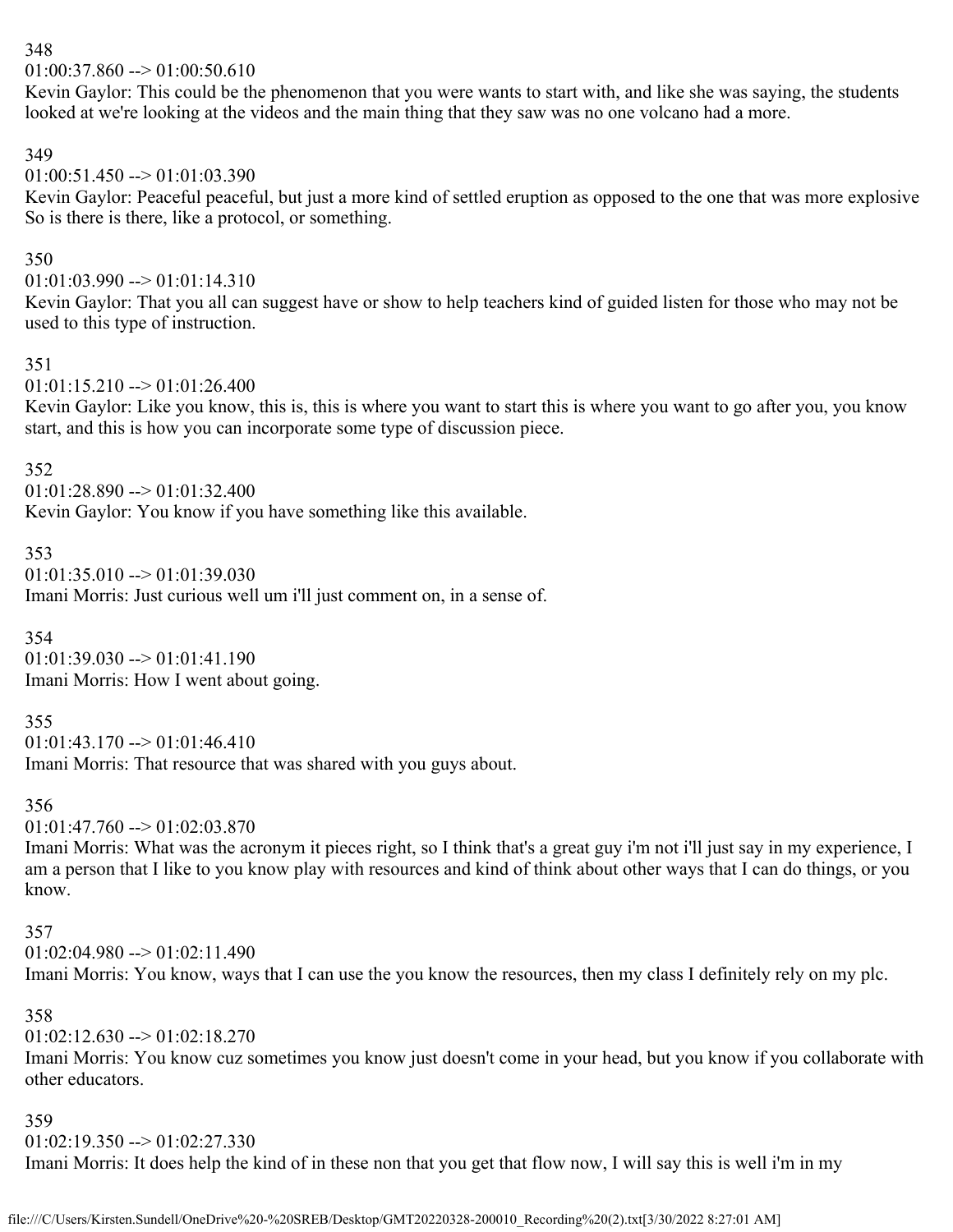experience.

#### 360  $01:02:28.650 \rightarrow 01:02:33.480$ Imani Morris: Okay i'm one of those people that I like to be totally honest and transparent.

361  $01:02:34.530 \rightarrow 01:02:35.220$ Imani Morris: teacher.

## 362

 $01:02:37.110 \rightarrow 01:02:49.440$ 

Imani Morris: I work smarter and not harder okay um there are a lot of resources out there that teachers have already come up with that you know, of course I just kind of look and see okay well, maybe I.

### 363

### $01:02:50.520 \rightarrow 01:03:00.360$

Imani Morris: Can partner with that part, especially when it comes to the fact that I have to talk classes and like I said I have different learners that are different levels so sometimes some of the resources that I find maybe a little bit.

### 364

### $01:03:01.050 \rightarrow 01:03:12.030$

Imani Morris: Too out there, or maybe a little bit too low level, so I just tweak them in the middle, but yeah that's what I would definitely do I will rely on my colleagues and my PLC members to kind of help.

### 365

## $01:03:13.080 \rightarrow 01:03:19.800$

Imani Morris: Especially if you're kind of new to it and you want to kind of learn, just like a protocol do this first do that, first, to the other first.

## 366

## $01:03:20.130 \rightarrow 01:03:28.980$

Imani Morris: And I will definitely rely on the pieces that were introduced to you because, to be honest, it does give you a good guy first observed and develop your own.

### 367

 $01:03:28.980 \rightarrow 01:03:33.030$ 

Imani Morris: coin, you know, then gather your data so on and so forth.

## 368

## $01:03:34.260 \rightarrow 01:03:42.900$

Imani Morris: and rely on some of the resources that you see other educators, have put together and they're readily available on the Internet, some are better than others.

### 369

## $01:03:43.170 \rightarrow 01:03:53.790$

Imani Morris: But, as we know you kind of use your gauge, and you know figure out what kind of works best for you and i'm always just reach out, you know I would definitely.

## 370

## $01:03:54.780 \rightarrow 01:04:03.510$

Imani Morris: You know, make sure that you guys have my contact information if you want to use any of the resources that I have come up with, because I have a couple that I have developed on my own.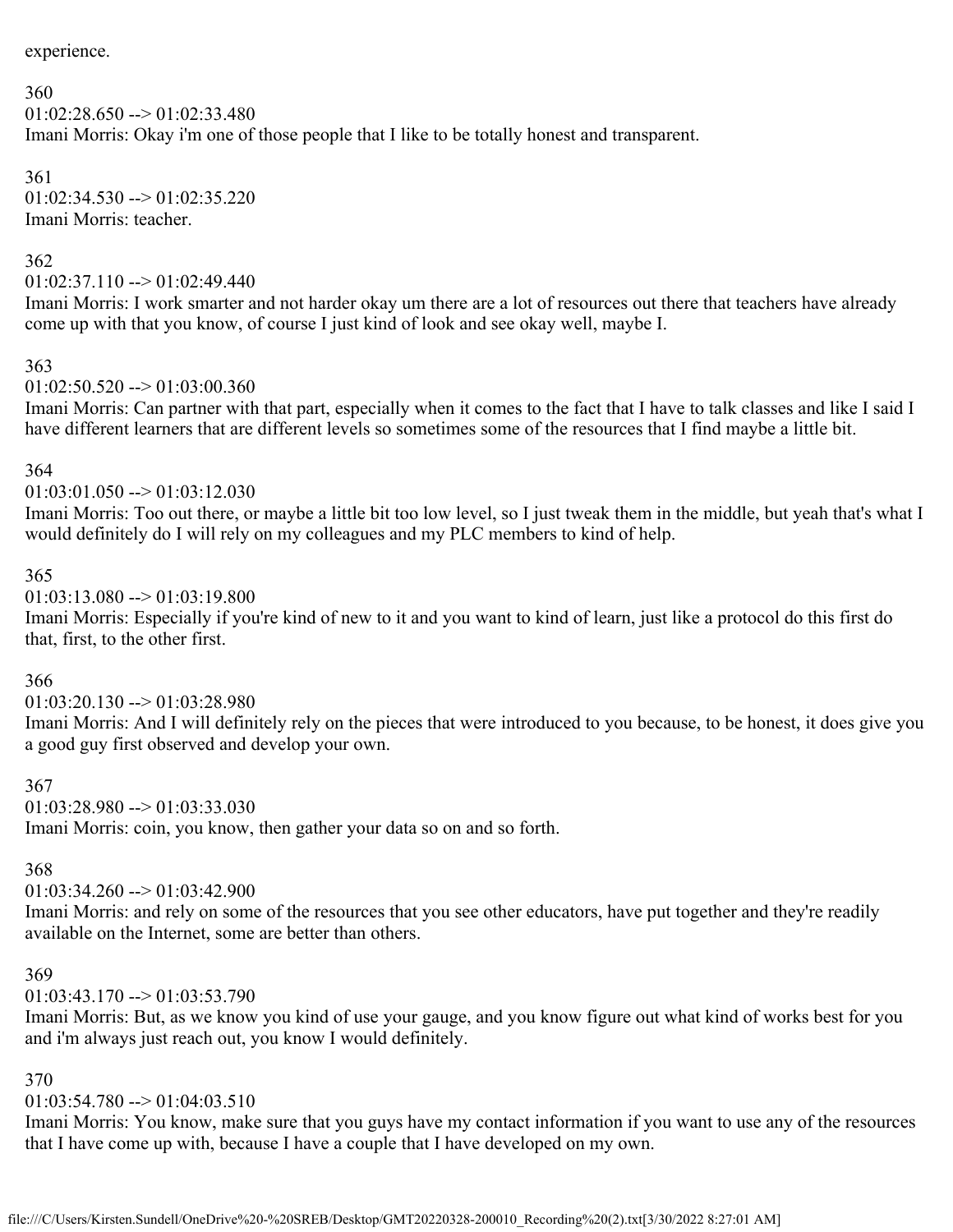371  $01:04:03.960 \rightarrow 01:04:04.470$ um.

```
372
01:04:05.490 \rightarrow 01:04:07.170Imani Morris: But yeah That would be my approach.
```
373  $01:04:08.490 \rightarrow 01:04:08.700$ Kevin Gaylor: know.

374  $01:04:09.390 \rightarrow 01:04:10.470$ Kevin Gaylor: Very much miss Mars.

375  $01:04:10.530 \rightarrow 01:04:11.190$ Kevin Gaylor: No problem.

376  $01:04:12.870 \rightarrow 01:04:13.320$ Kevin Gaylor: Yes, ma'am.

377

 $01:04:13.860 \rightarrow 01:04:24.900$ 

LaTonya Bolden- SREB: Yes, and we also have Scott for them to chat on, we have a ppl project baseline webinar that is coming up that will also give you great starter.

378

 $01:04:25.560 \rightarrow 01:04:32.490$ LaTonya Bolden- SREB: tips for that using the ppl and inquiry approach to it, and so that would be a great way to.

## 379

 $01:04:33.210 \rightarrow 01:04:49.680$ 

LaTonya Bolden- SREB: To segue into um how to begin, like that exploration kind of guide and doing all of that in your classes and how would you look on the ground with students, so I think that would be a phenomenal thing for you to tap into as well.

380

 $01:04:50.970 \rightarrow 01:05:05.070$ 

LaTonya Bolden- SREB: So yes, so I mean there's a plethora of resources and we we're here to provide those resources as well, and so yeah there, there are plenty of things that we can help and assist with to help you make your classes engaging as well.

381  $01:05:07.050 \rightarrow 01:05:07.890$ Kevin Gaylor: Thank you all.

382  $01:05:09.990 \rightarrow 01:05:13.530$ Kevin Gaylor: Miss Mars, I would like to get your contact information, I want to pick your brain.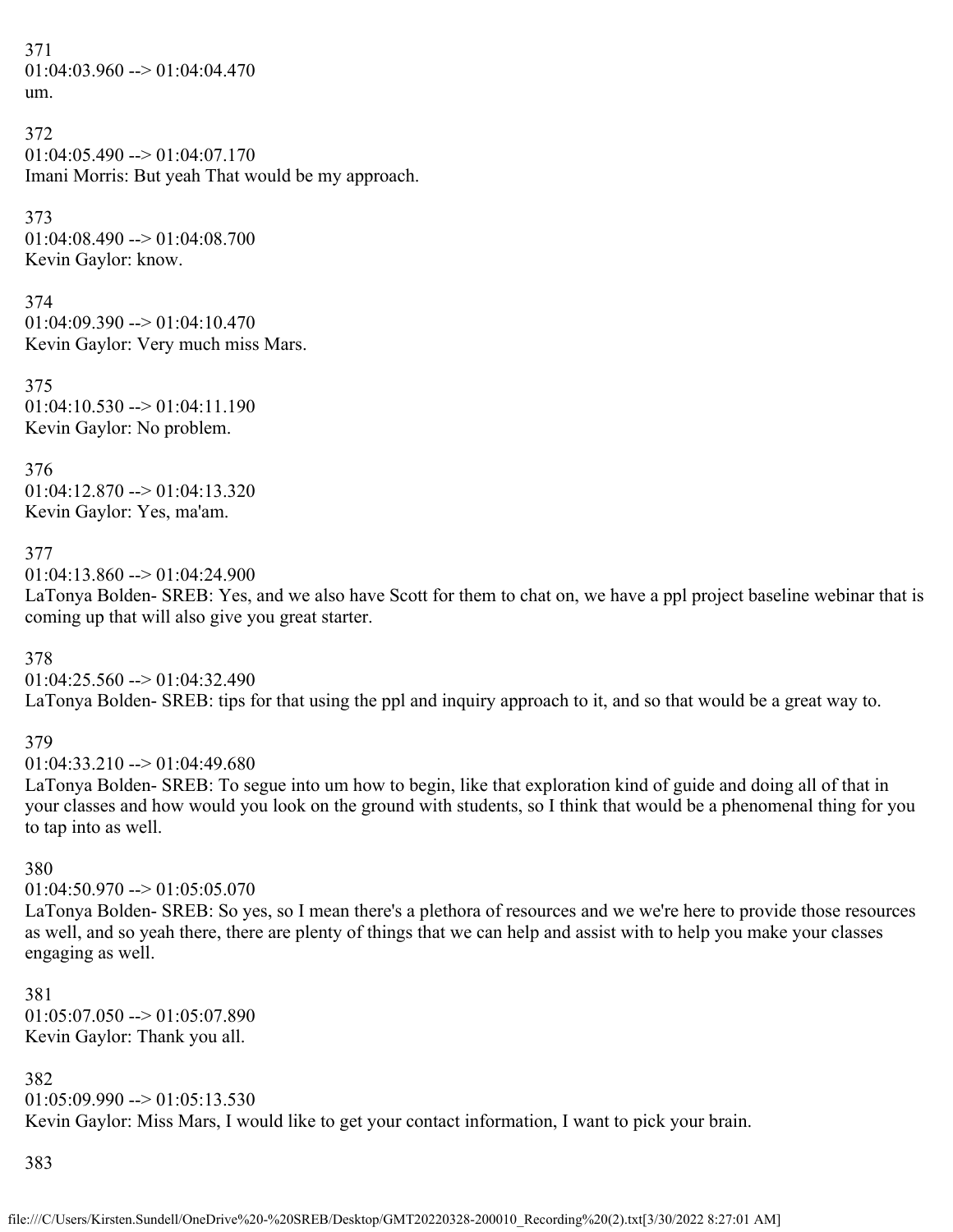$01:05:16.350 \rightarrow 01:05:17.580$ Imani Morris: going away.

#### 384

 $01:05:20.730 \rightarrow 01:05:24.480$ Imani Morris: I have this code and put that in the chat because I don't have access to the chat i'm not sure.

385  $01:05:25.080 \rightarrow 01:05:27.240$ Imani Morris: What she'll she'll definitely i'm.

386  $01:05:30.210 \rightarrow 01:05:31.020$ Kevin Gaylor: Definitely isn't.

387  $01:05:32.400 \rightarrow 01:05:34.320$ Kevin Gaylor: I miss about and I would love to speak with you soon.

388

 $01:05:34.890 \rightarrow 01:05:35.970$ LaTonya Bolden- SREB: All right, absolutely.

389

 $01:05:37.860 \rightarrow 01:05:39.930$ Kevin Gaylor: i'm trying to build i'm trying to build my plc.

390  $01:05:43.980 \rightarrow 01:05:45.900$ LaTonya Bolden- SREB: Sometimes, like that, sometimes, if you.

391

 $01:05:45.930 \rightarrow 01:05:53.730$ 

LaTonya Bolden- SREB: Are you a single time you're single and sometimes you have to kind of do that because i've been in you know that spot to I was the only.

392

 $01:05:53.730 \rightarrow 01:06:06.510$ 

LaTonya Bolden- SREB: person teaching particular topic, and so I kind of had to reach out to get my to get my support and bill my resources So yes, so that's important, so I will send that.

393

 $01:06:06.660 \rightarrow 01:06:10.590$ 

Kevin Gaylor: um Thank you so much, I actually worked with the State Department.

#### 394

 $01:06:11.100 \rightarrow 01:06:21.270$ 

Kevin Gaylor: Okay, and um you know, sometimes I find myself developing resources for developing these ideas trying to put my ideas down.

395

 $01:06:21.870 \rightarrow 01:06:28.080$ 

Kevin Gaylor: And I guess it's just so confirming or just getting the hearing the validation.